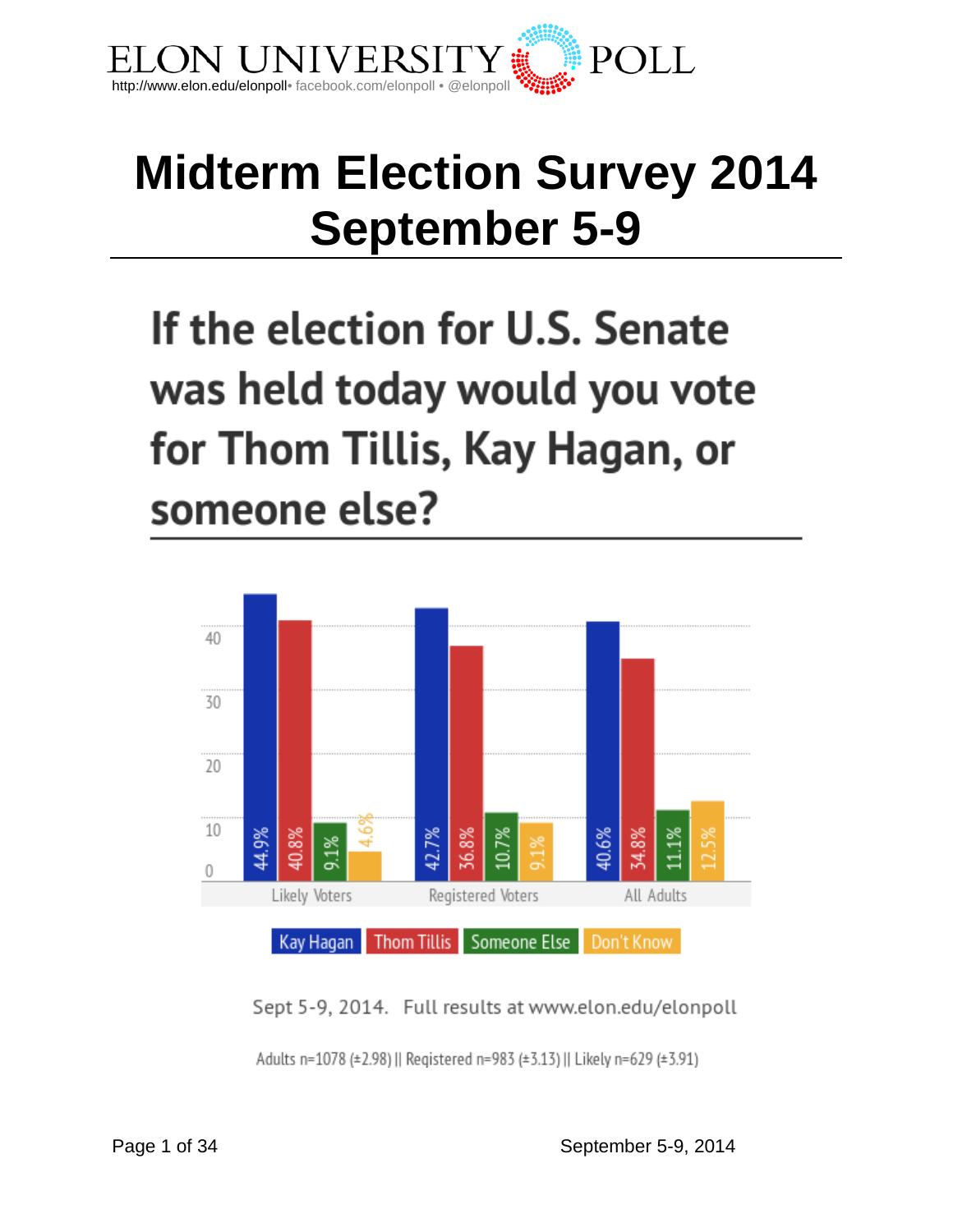

## **TABLE OF CONTENTS**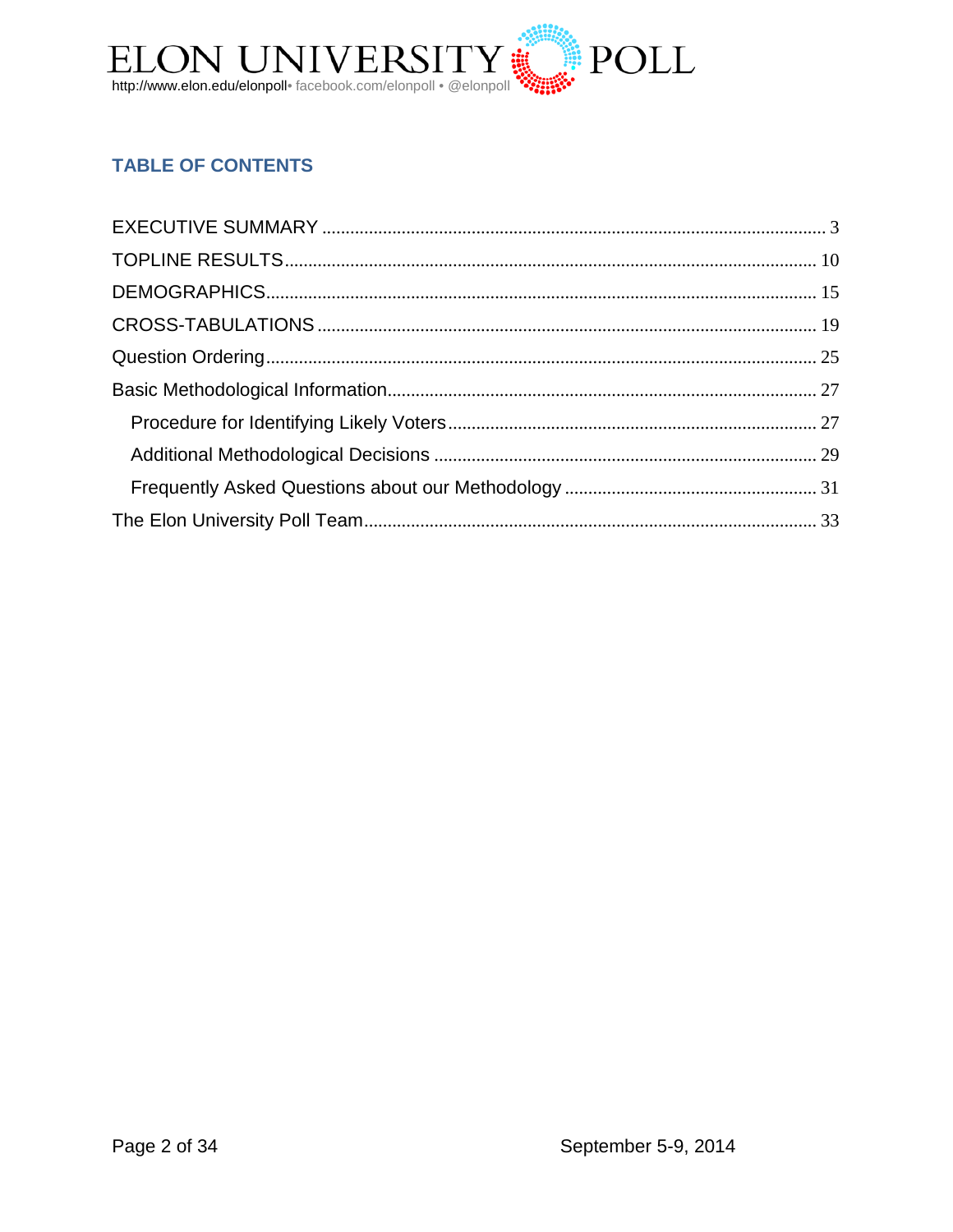

## <span id="page-2-0"></span>**EXECUTIVE SUMMARY**

## **MIDTERM ELECTION SURVEY**

The Elon University Poll conducted a live-caller, dual frame (landline and cell phone) survey of 1078 **residents** of North Carolina between September 5-9, 2014. Of these respondents 983 said they were **registered to vote** in North Carolina. Of these registered voters 629 were identified as **likely voters** using the method described in the methodology section near the end of this report. The survey has a margin of error of +/- 2.98 percentage points for residents, +/- 3.13 for registered voters and +/- 3.91 for likely voters.

#### **U.S. SENATE RACE**

Incumbent Kay Hagan leads Republican Thom Tillis by 4 percentage points among likely voters (45% to 41%). That lead grows to 6% when looking at registered voters. In 2010, turnout among registered voters was 44%, in 2006 it was 37%. The highest turnout for a midterm election in recent decades was in 1990 with 62% turnout. That year incumbent Senator Jesse Helms defeated his Democratic challenger Harvey Gantt. The 2014 midterm election in North Carolina will likely see higher than average turnout given the amount of attention the race is receiving across the state and the country.

#### **UNDECIDED VOTERS**

In a close race undecided voters can help determine an election, but the size of the "undecided" voting population is often difficult to determine. "True" undecided respondents are, on average, less likely to actually turnout to vote in a midterm election. In addition, some undecided voters are often leaning toward one candidate. Initially 7.5% of likely voters said they were undecided. We then asked those 7.5% a follow-up question: "If you had to choose between the U.S. Senate candidates who would you choose, Kay Hagan, Thom Tillis, or someone else?" Almost half (49%) still said they were undecided, leaving 4.6% of likely voters in play for the November election. 27% of undecided voters said they would vote for Tillis and 12% said they would vote for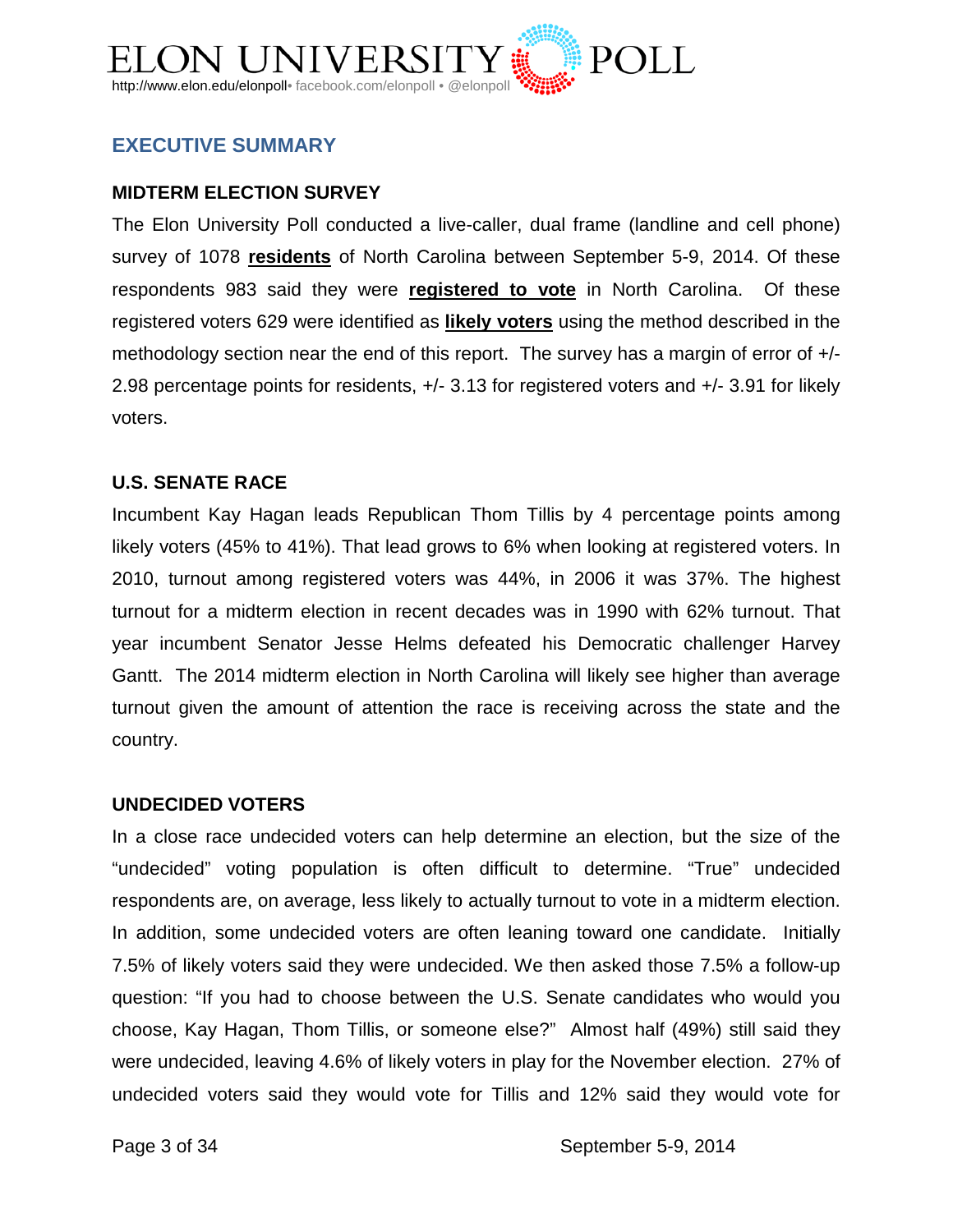

Hagan. The 45% to 41% split between Hagan and Tillis includes these "undecided leaners". If not included, Hagan's lead would be larger, but likely exaggerated.

### **THIRD PARTY CANDIDATES**

Sean Haugh will be on the ballot representing the Libertarian Party in the race for U.S. Senate. Our survey item did not mention him by name, nor did we mention any of the certified write-in candidates. Instead, we offered respondents the option of choosing "someone else". Approximately 9% of likely voters made this choice. These respondents were then asked a follup-question: "who is that someone else?" Only 4 respondents mentioned the Libertarian Party or Sean Haugh's name (less than 1%). 9 respondents mentioned some other person or party (15%) while 42 respondents said they were unsure or undecided (73%). This suggests that a third party candidate is not likely to have a large influence on the election outcome. In 2010 Michael Beitler ran for U.S. Senate in North Carolina as a Libertarian and received approximately 2% of the vote. Just by being on the ballot a candidate is guaranteed to receive some votes. Yet, generally, election surveys which list third party candidates often heavily exaggerate the proportion of the electorate that will actually vote for such a candidate. We feel our question wording best gets at the true level of interest in a third party candidate.

## **THE GENDER GAP**

While some national polls have shown the Democratic Party's advantage in attracting women voters is shrinking, the Elon Poll found that the gender gap in the North Carolina U.S. Senate race is quite wide. 52% of women said they plan to vote for Democrat Kay Hagan, while 33% said they plan to vote for Republican Thom Tillis. Single women are especially likely to vote for Hagan (65% compared to 18% voting for Tillis). Tillis is doing much better with men, with 50% supporting the Republican candidate and 38% supporting Hagan.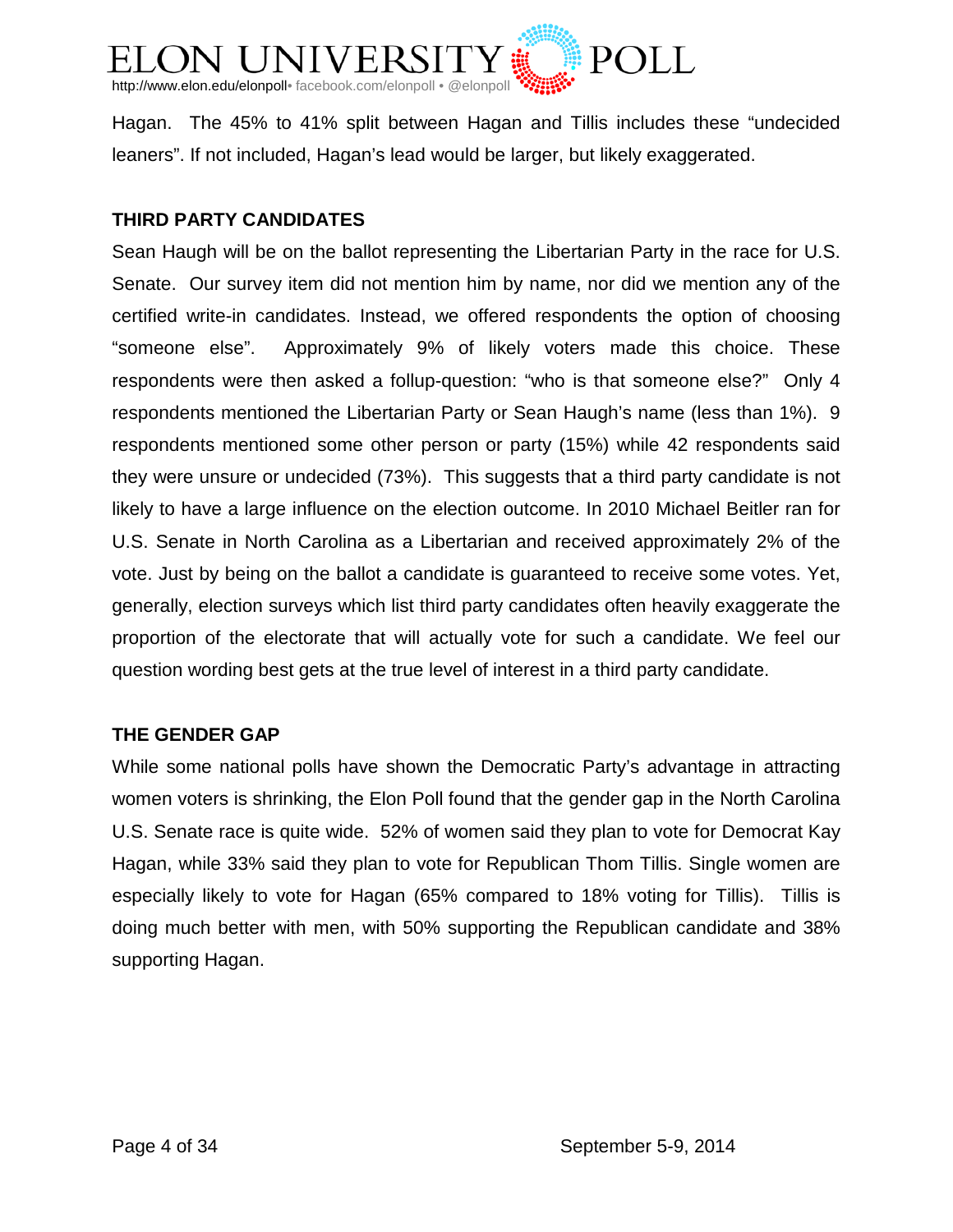

## **CANDIDATES, ISSUES AND LIKELY VOTERS**

Voter turnout is driven by high quality candidates in competitive races, but it is also driven by political issues. We asked respondents about their opinions on a number of issues to see how supporters of the two major party candidates differ.

### *Right Track – Wrong Track: Country*

71% of likely voters feel the nation is on the wrong track compared to 24% who fell it is on the right track. Likely voters who felt the country is on the right track are far more likely to vote for Kay Hagan (83%). Over half (54%) of those who said the country is on the wrong track said they plan on voting for Thom Tillis.

#### *Most Important Issue*

When asked "what is the most important issue in the United States?" many likely voters mentioned something related to international affairs or national defense. Not since 2007 has the Elon Poll found foreign affairs to be a top issue on the minds of North Carolinians. Tillis and Hagan supporters tend to differ on what is the most important issue. Hagan supporters seem to see education as the most important issue, while Tillis supporters were more likely to mention international affairs and national defense.

## *Gay Marriage*

More likely voters said they supported (45%) same-sex marriage than opposed (43%). These numbers changed only slightly when looking at registered voters or residents. This is a reversal from previous polls which found stronger opposition against gay marriage. This change in opinion may be due to a number of important court decisions across the country, including the case in our neighboring state Virginia where a federal appeals court ruled the state's ban on same-sex marriage was unconstitutional. Likely voters who oppose gay marriage are much more likely to vote for Tillis (61%) than for Hagan (26%).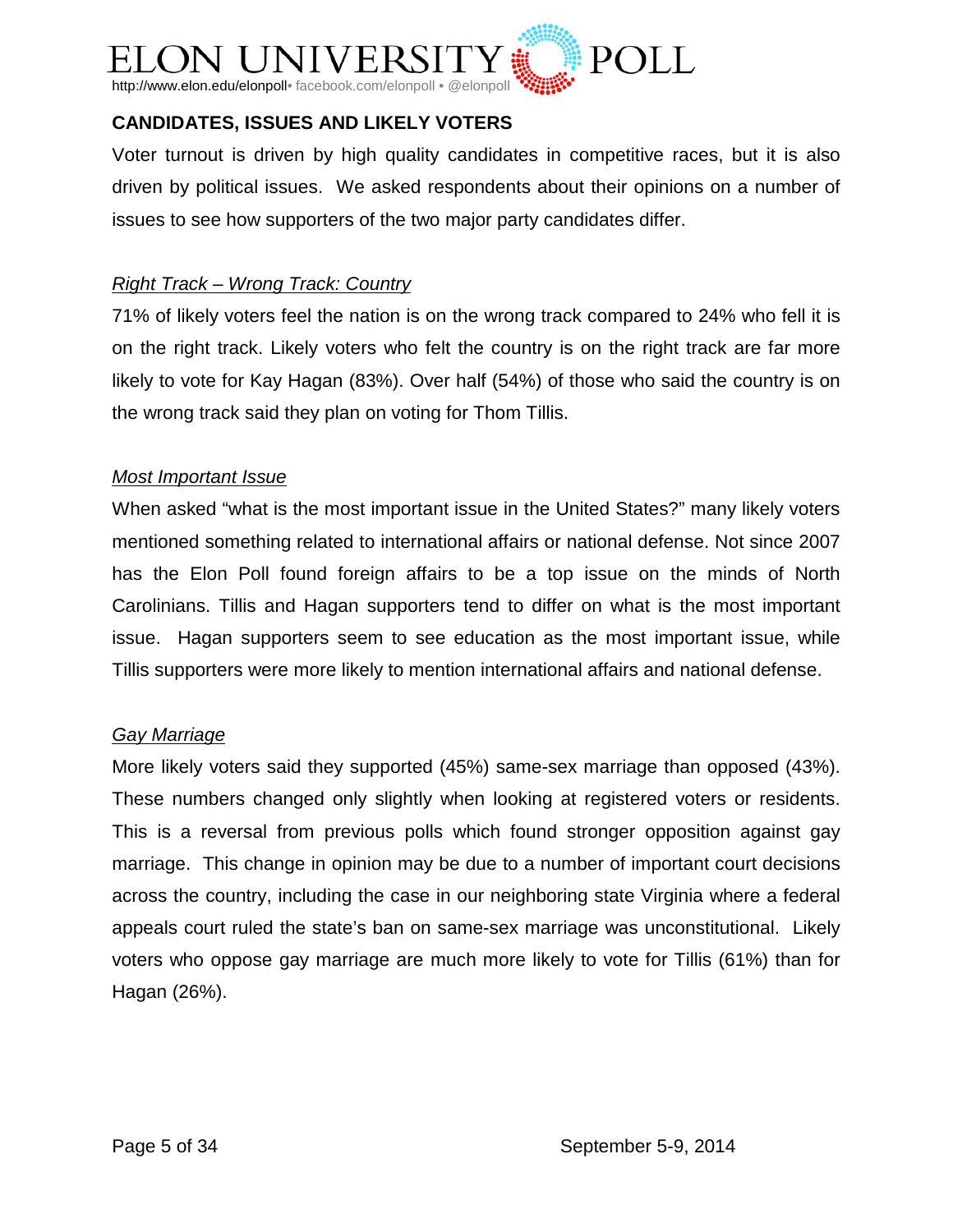

## *Voter Identification*

The Elon Poll has consistently found substantial support for requiring voters to show some type of official photo identification before being allowed to vote. Over 72% of registered voters and 68% of likely voters support such a requirement. Opponents of the VoterID law are clearly backing Hagan (89%) while only 3% said they would vote for Tillis.

#### *Immigration*

47% of registered voters believe immigrants are a benefit to North Carolina because of their hard work, compared to 40% who said immigrants are a burden because they use public services. This is a noticeable change since April of this year where 54% said immigrants were a benefit to the state and 35% said they were a burden. This change in attitudes toward immigrants may have been caused by the increased attention to the issue this summer, specifically the thousands of unaccompanied children attempting to cross the border from Central America. Likely voters who see immigrants as a burden are more likely to vote for Tillis (60%) while only 20% said they planned on voting for Hagan.

#### *Abortion*

In April of this year the Elon Poll observed a shift in support for access to an abortion and for the first time found a higher proportion of respondents supporting *less* restrictions on abortion (44% to 40%). Now in September our findings seem to confirm this shift with almost identical numbers (44% wanting fewer restrictions on abortion; 40% wanting more restrictions). Generally, the survey data suggests we are not seeing an increase in support for abortion, but rather a decrease in opposition, and an increase among Democrats, Independents, and Republicans who say they are unsure about the issue. Likely voters who are supportive of fewer restrictions on abortions are much more likely to vote for Hagan (67%) than Tillis (20%).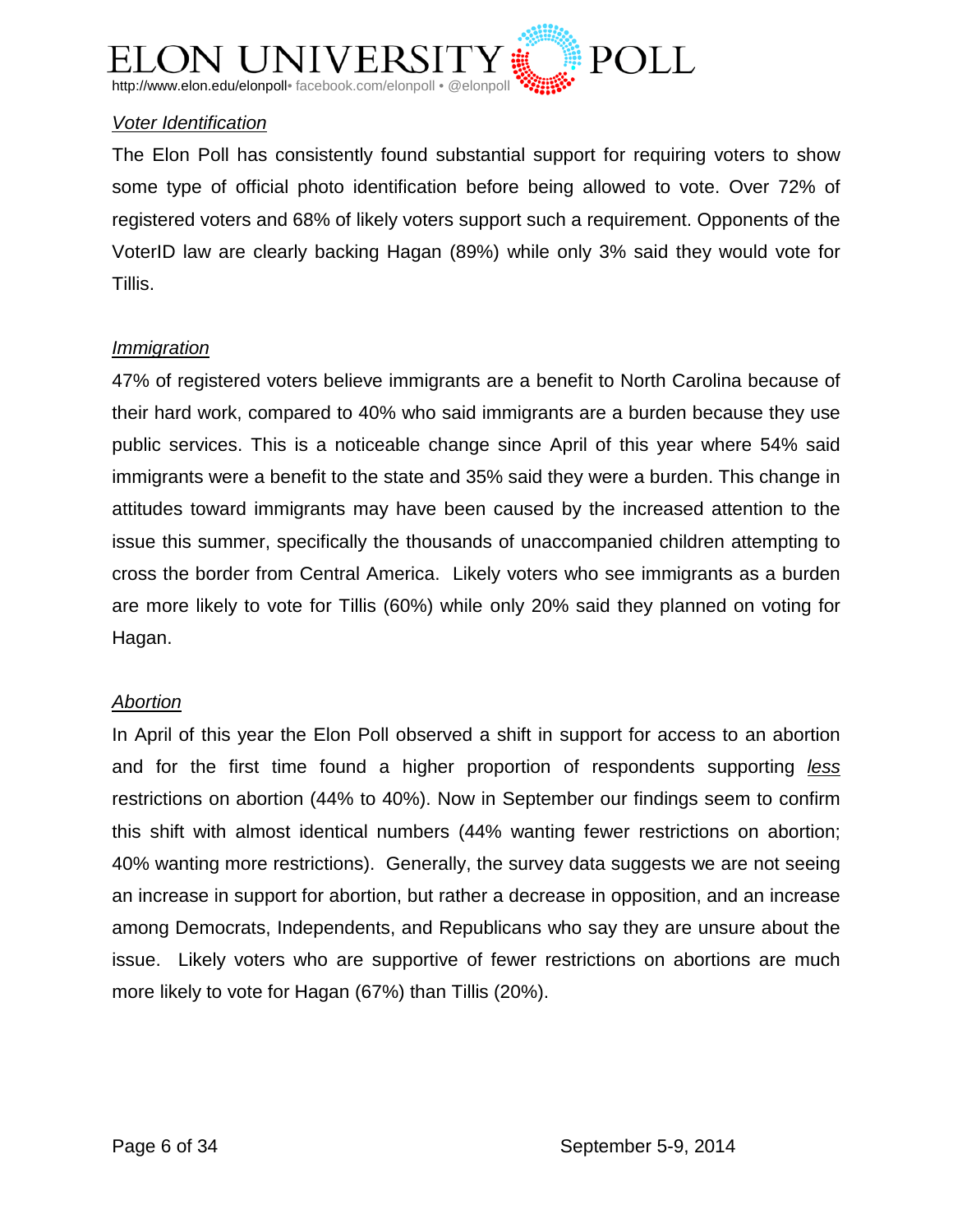

## *Obamacare/ACA*

The Elon Poll found almost half of registered voters (48%) think the ACA will make the health care situation in North Carolina worse. This is an increase in pessimism toward Obamacare since a poll in April (44%). Only 31% believe Obamacare will make the health care system better, while 15% think it probably won't make much of a difference. Likely voters who are optimistic about the ACA's impact on health care tend to represent the president's strongest supporters and are much more likely to vote for Hagan as well (86%) while only 6% plan to vote for Tillis.

#### **APPROVAL RATINGS**

#### *Senator Kay Hagan*

More respondents disapprove of Democrat Kay Hagan's job performance than approve, but the senator's numbers have been slowly improving. In April of this year Hagan saw a small improvement in her approval rating (35% approve/47% disapprove) and this recent survey seems to find continued improvement (41% approve/45% disapprove). It is not surprising to find that most likely voters who disapprove of Hagan's job performance are also planning to vote for Tillis (73%), while 91% of likely voters who approve of Hagan said they would vote for the incumbent if the election were held today.

#### *President Barack Obama*

The president's approval numbers declined slightly since April. In April 41% of registered voters approved of the job Barack Obama was doing and 49% disapproved. This recent survey found only 38% of registered voters approved of the president's job performance, while just over 50% disapproved. Approval and disapproval of the president is a pretty good predictor of how a likely voter plans to vote in the U.S. Senate race. 89% of likely voters who approve of Obama's job performance said they would vote for Hagan, while only 2% said they would vote for Tillis. 72% of likely voters who disapprove of the president's performance said the plan to vote for Tillis, compared to 14% for Hagan.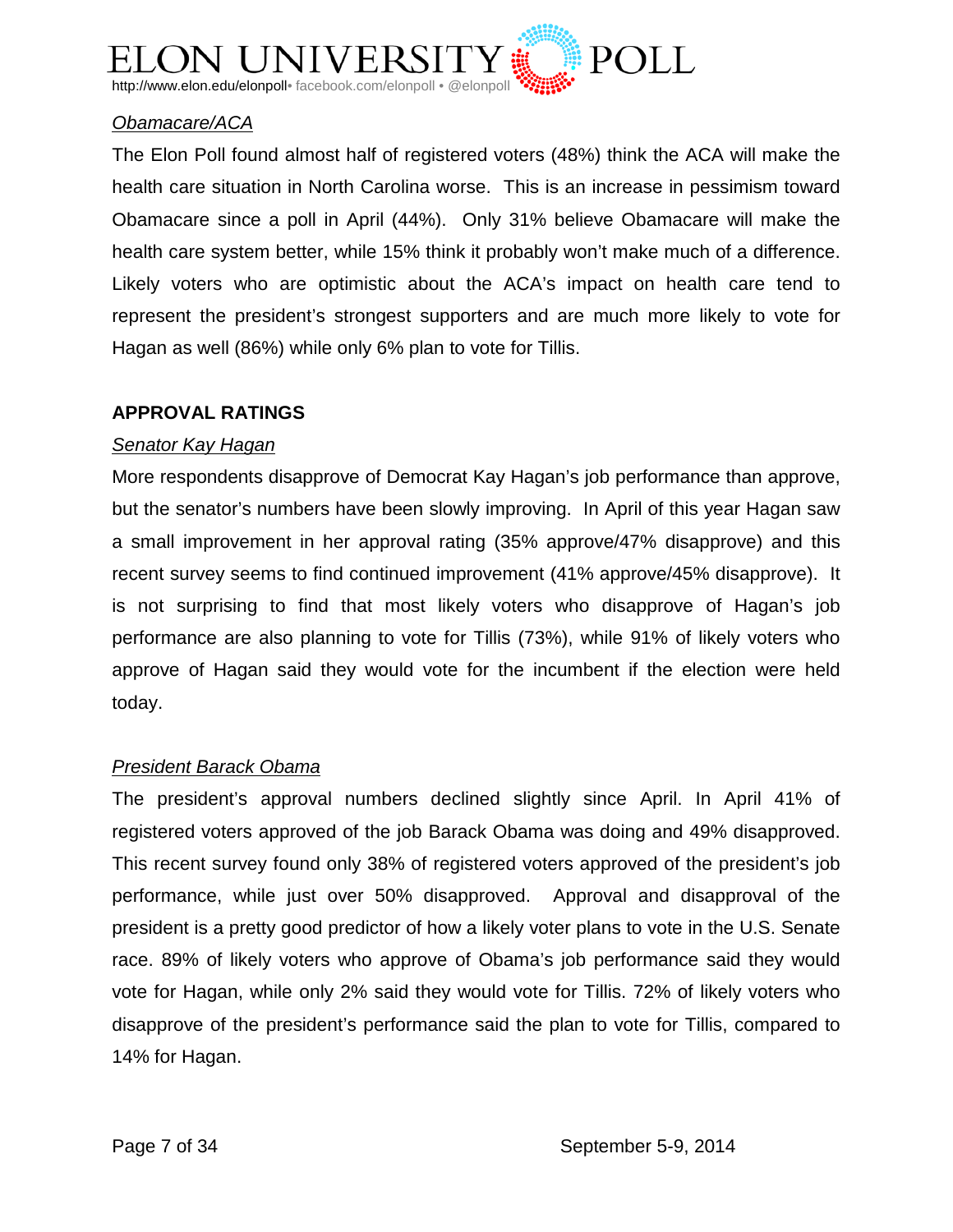

## *Governor Pat McCrory*

The governor's approval rating showed a noticeable improvement since April. In April only 35% approved of McCrory's job performance and 45% disapproved. This month we found 41% approved of the governor, while 40% disapproved. Approval for the governor is a good predictor of how a likely voter will vote in this coming election. 72% of likely voters who disapprove of the Republican governor's job performance said they plan to vote for Hagan. 67% of likely voters who approve of McCrory say they plan to vote for Tillis.

#### *North Carolina General Assembly*

The approval rating for the North Carolina General Assembly improved slightly since April of this year. In the previous poll approximately 27% of registered voters approved of the job the state legislature is doing in Raleigh. In this survey 32% approved of the NCGA. Disapproval has remained steady at approximately 50%. Approval of the General Assembly seems to be a good predictor of how a likely voter will vote in the November Election. 72% of likely voters who approve of the NCGA say they plan to vote for Thom Tillis, the Speaker of the North Carolina House of Representative.

-Dr. Kenneth E. Fernandez and Dr. Jason A. Husser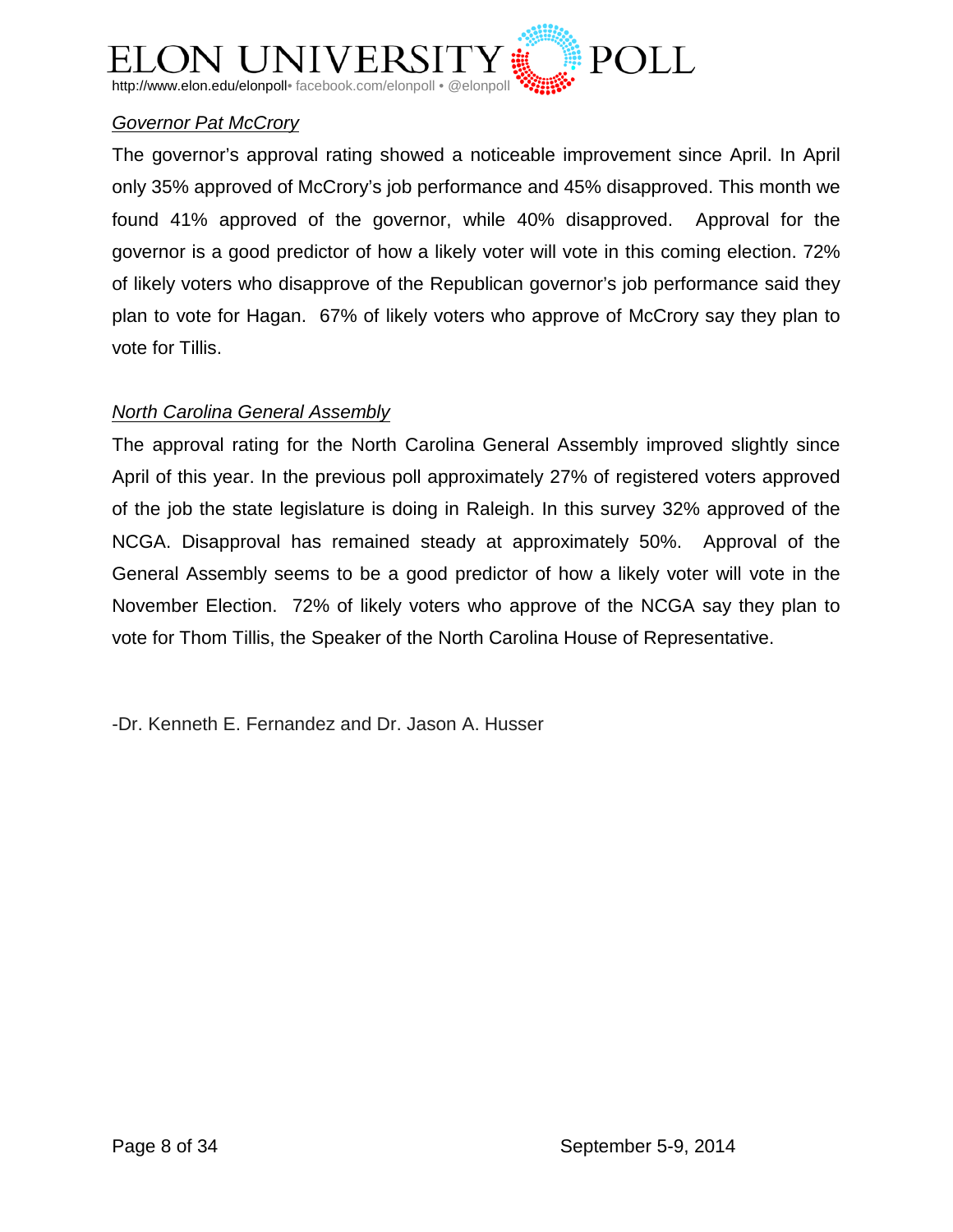

# **Hagan vs Tillis:** How Groups are Planning to Vote

|                      | <b>Kay Hagan</b> | <b>Thom Tillis</b> |
|----------------------|------------------|--------------------|
| <b>Whites</b>        | 34%              | 51%                |
| <b>Blacks</b>        | 85%              | 5%                 |
| Men                  | 38%              | 50%                |
| <b>Women</b>         | 52%              | 33%                |
| <b>Liberals</b>      | 88%              | 3%                 |
| <b>Moderates</b>     | 49%              | 33%                |
| <b>Conservatives</b> | 12%              | 77%                |
| Support VoterID      | 26%              | 58%                |
| Approve Obama        | 88%              | 2%                 |
| <b>Approve NCGA</b>  | 19%              | 72%                |

Sept 5-9, 2014. 629 Likely NC voters. +/- 3.9%.

www.elon.edu/elonpoll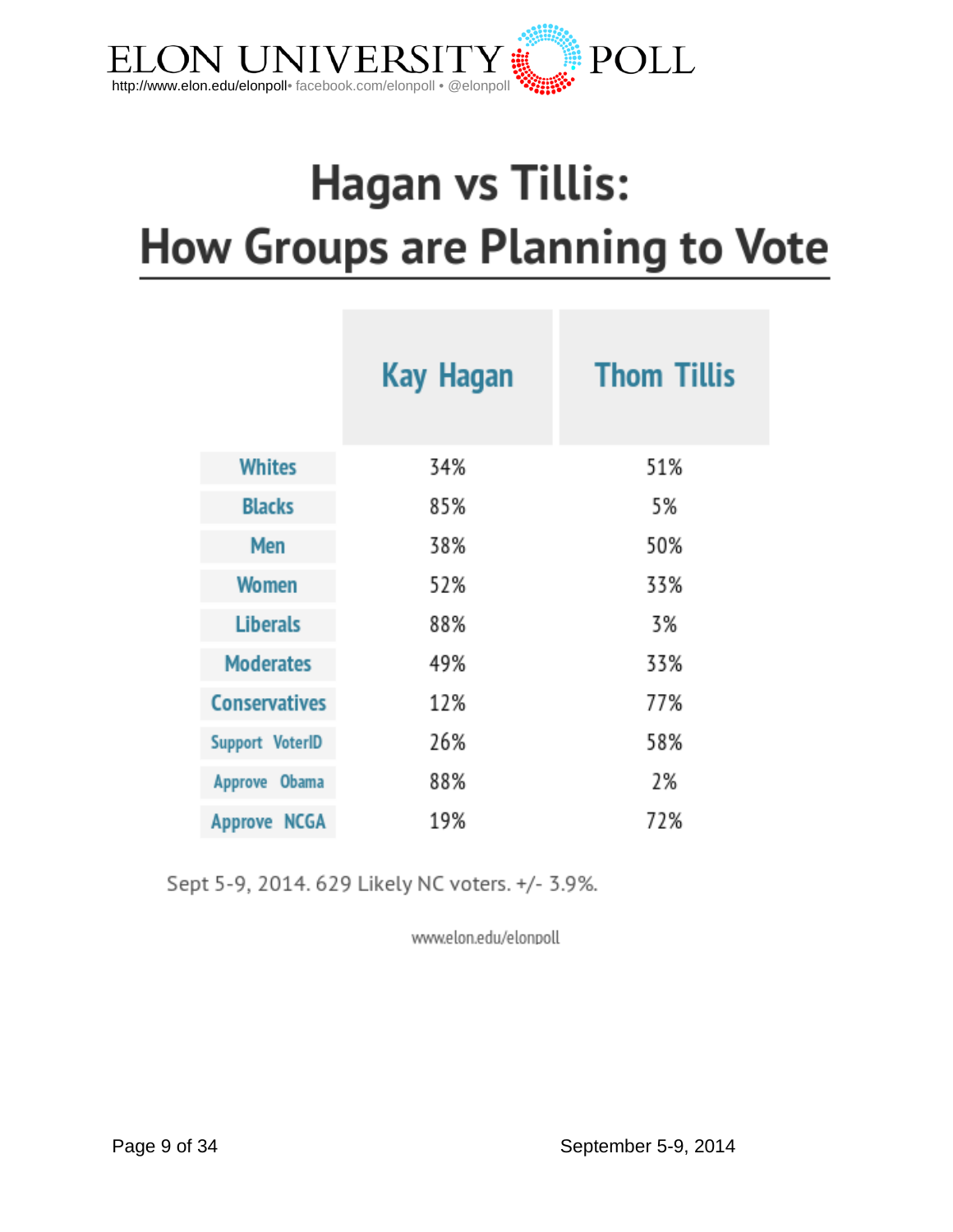

## <span id="page-9-0"></span>**TOPLINE RESULTS**

## **U.S. Senate Race**

If the election for U.S. Senate was held today would you vote for [Republican Thom Tillis, Democrat Kay Hagan, or someone else]? [Rotate names]

#### [If someone else] Who is that someone else?

[If don't know] If you had to choose between the U.S. Senate candidates who would you choose, Kay Hagan, Thom Tillis, or someone else? [rotate names]. Respondents who lean toward one of the two major party candidates are then added to that candidate's total.

|                     | <b>Likely Voters</b> |     | <b>Registered Voters All Residents</b> |     |        |      |
|---------------------|----------------------|-----|----------------------------------------|-----|--------|------|
| <b>Kay Hagan</b>    | 44.9%                | 282 | 42.7%                                  | 420 | 40.5%  | 437  |
| <b>Thom Tillis</b>  | 40.8%                | 257 | 36.7%                                  | 361 | 34.8%  | 375  |
| <b>Someone Else</b> | 9.1%                 | 57  | 10.7%                                  | 105 | 11.1%  | 119  |
| <b>Don't Know</b>   | 4.6%                 | 29  | 9.2%                                   | 90  | 12.5%  | 135  |
| <b>Refused</b>      | 0.6%                 |     | 0.7%                                   |     | 1.1%   | 12   |
| <b>Total</b>        | 100.0%               | 629 | 100.0%                                 | 983 | 100.0% | 1078 |

#### **Approval President**

Do you [approve or disapprove] of the way Barack Obama is handling his job as president?

|                   | <b>Likely Voters</b> |     | <b>Registered Voters All Residents</b> |     |        |      |
|-------------------|----------------------|-----|----------------------------------------|-----|--------|------|
| <b>Approve</b>    | 38.1%                | 240 | 38.2%                                  | 376 | 37.4%  | 403  |
| <b>Disapprove</b> | 54.0%                | 339 | 50.4%                                  | 496 | 51.5%  | 555  |
| Don't know        | 7.3%                 | 46  | 10.0%                                  | 98  | 9.7%   | 105  |
| <b>Refused</b>    | 0.6%                 | 4   | 1.4%                                   | 13  | 1.4%   | 15   |
| <b>Total</b>      | 100.0%               | 629 | 100.0%                                 | 983 | 100.0% | 1078 |

#### **Approval Congress**

Do you [approve or disapprove] of the way Congress is doing its job?

|                   | <b>Likely Voters</b> |     | <b>Registered Voters All Residents</b> |                          |        |      |
|-------------------|----------------------|-----|----------------------------------------|--------------------------|--------|------|
| <b>Approve</b>    | 9.9%                 | 62  | 12.4%                                  | 122                      | 13.3%  | 143  |
| <b>Disapprove</b> | 82.6%                | 520 | 77.5%                                  | 762                      | 76.0%  | 819  |
| Don't know        | 7.0%                 | 44  | 9.7%                                   | 95                       | 10.3%  | 111  |
| <b>Refused</b>    | 0.5%                 | 3   | 0.4%                                   | $\overline{\mathcal{L}}$ | 0.4%   | 4    |
| <b>Total</b>      | 100.0%               | 629 | 100.0%                                 | 983                      | 100.0% | 1078 |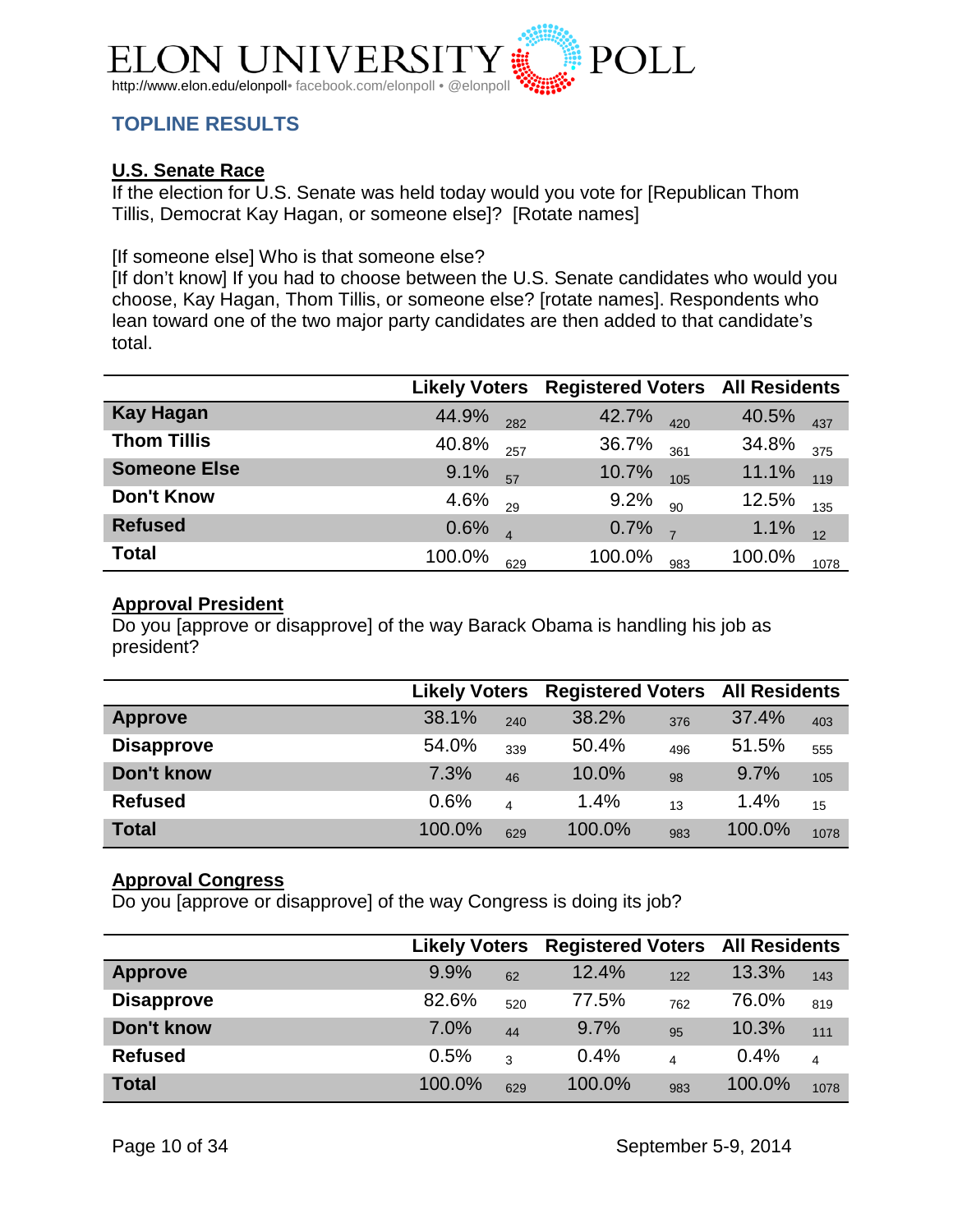

## **Approval Governor**

Do you [approve or disapprove] of the way Pat McCrory is handling his job as governor?

|                   | <b>Likely Voters</b> |     | <b>Registered Voters All Residents</b> |                |        |      |
|-------------------|----------------------|-----|----------------------------------------|----------------|--------|------|
| <b>Approve</b>    | 42.8%                | 269 | 40.6%                                  | 399            | 40.0%  | 431  |
| <b>Disapprove</b> | 44.4%                | 279 | 40.4%                                  | 397            | 39.7%  | 428  |
| Don't know        | 12.2%                | 77  | 18.3%                                  | 180            | 19.7%  | 212  |
| <b>Refused</b>    | 0.6%                 | 4   | 0.7%                                   | $\overline{7}$ | 0.6%   | 7    |
| <b>Total</b>      | 100.0%               | 629 | 100.0%                                 | 983            | 100.0% | 1078 |

## **Approval General Assembly**

What about the state legislature in Raleigh? Do you [approve or disapprove] of the way the North Carolina General Assembly is doing its job?

|                   | <b>Likely Voters</b> |     | <b>Registered Voters All Residents</b> |     |        |      |
|-------------------|----------------------|-----|----------------------------------------|-----|--------|------|
| <b>Approve</b>    | 31.4%                | 198 | 32.4%                                  | 318 | 32.9%  | 355  |
| <b>Disapprove</b> | 53.8%                | 338 | 49.5%                                  | 487 | 48.0%  | 518  |
| Don't know        | 14.0%                | 88  | 17.5%                                  | 172 | 18.4%  | 198  |
| <b>Refused</b>    | 0.8%                 | 5   | 0.6%                                   | 6   | 0.6%   | 7    |
| <b>Total</b>      | 100.0%               | 629 | 100.0%                                 | 983 | 100.0% | 1078 |

#### **Approval Kay Hagan**

Do you [approve or disapprove] of the way Kay Hagan is handling her job as US Senator?

|                   | <b>Likely Voters</b> |     | <b>Registered Voters All Residents</b> |                |        |      |
|-------------------|----------------------|-----|----------------------------------------|----------------|--------|------|
| <b>Approve</b>    | 41.0%                | 258 | 40.9%                                  | 402            | 41.0%  | 421  |
| <b>Disapprove</b> | 50.7%                | 319 | 45.2%                                  | 444            | 44.9%  | 461  |
| Don't know        | 8.0%                 | 50  | 13.2%                                  | 130            | 13.4%  | 138  |
| <b>Refused</b>    | 0.3%                 | 2   | 0.7%                                   | $\overline{ }$ | 0.7%   | 7    |
| <b>Total</b>      | 100.0%               | 629 | 100.0%                                 | 983            | 100.0% | 1027 |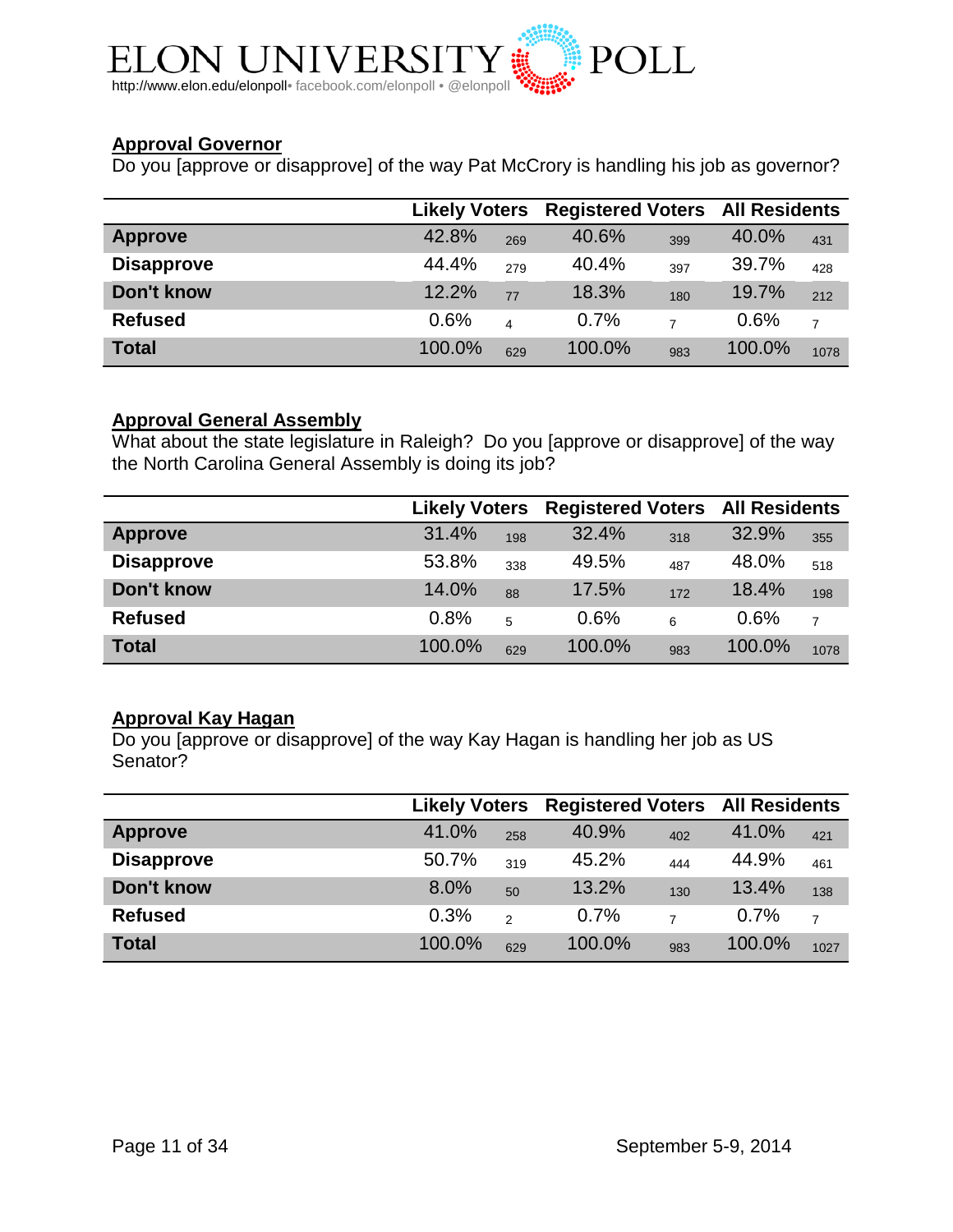

## **Approval Richard Burr**

Do you [approve or disapprove] of the way Richard Burr is handling his job as US Senator?

|                   | <b>Likely Voters</b> |     | <b>Registered Voters All Residents</b> |     |        |      |
|-------------------|----------------------|-----|----------------------------------------|-----|--------|------|
| <b>Approve</b>    | 36.9%                | 232 | 35.1%                                  | 345 | 35.2%  | 362  |
| <b>Disapprove</b> | 31.8%                | 200 | 27.7%                                  | 272 | 27.3%  | 280  |
| Don't know        | 29.6%                | 186 | 35.6%                                  | 350 | 35.9%  | 369  |
| <b>Refused</b>    | 1.7%                 | 11  | 1.6%                                   | 16  | 1.6%   | 16   |
| <b>Total</b>      | 100.0%               | 629 | 100.0%                                 | 983 | 100.0% | 1027 |

#### **Right Track – Wrong Track: Country**

Do you think things in the nation are generally headed in the right direction or do you think things are off on the wrong track?

|                        | <b>Likely Voters</b> |     | <b>Registered Voters All Residents</b> |     |        |      |
|------------------------|----------------------|-----|----------------------------------------|-----|--------|------|
| <b>Right direction</b> | 23.6%                | 149 | 22.8%                                  | 224 | 22.5%  | 243  |
| <b>Wrong Track</b>     | 70.5%                | 443 | 68.4%                                  | 672 | 68.5%  | 738  |
| <b>Don't Know</b>      | 5.8%                 | 36  | 8.7%                                   | 86  | 8.9%   | 96   |
| <b>Refused</b>         | 0.1%                 |     | 0.1%                                   |     | 0.1%   |      |
| <b>Total</b>           | 100.0%               | 629 | 100.0%                                 | 983 | 100.0% | 1078 |

#### **Gay Marriage**

Do you support or oppose gay [same-sex] marriage?

|                         | <b>Likely Voters</b> |                | <b>Registered Voters All Residents</b> |     |        |      |
|-------------------------|----------------------|----------------|----------------------------------------|-----|--------|------|
| <b>Support</b>          | 45.1%                | 284            | 45.0%                                  | 442 | 45.3%  | 488  |
| <b>Oppose</b>           | 42.5%                | 267            | 41.9%                                  | 412 | 41.8%  | 451  |
| Don't Know / No Opinion | 11.7%                | 74             | 12.7%                                  | 125 | 12.4%  | 134  |
| <b>Refused</b>          | 0.7%                 | $\overline{4}$ | $0.4\%$                                | 4   | 0.5%   | 5    |
| <b>Total</b>            | 100.0%               | 629            | 100.0%                                 | 983 | 100.0% | 1078 |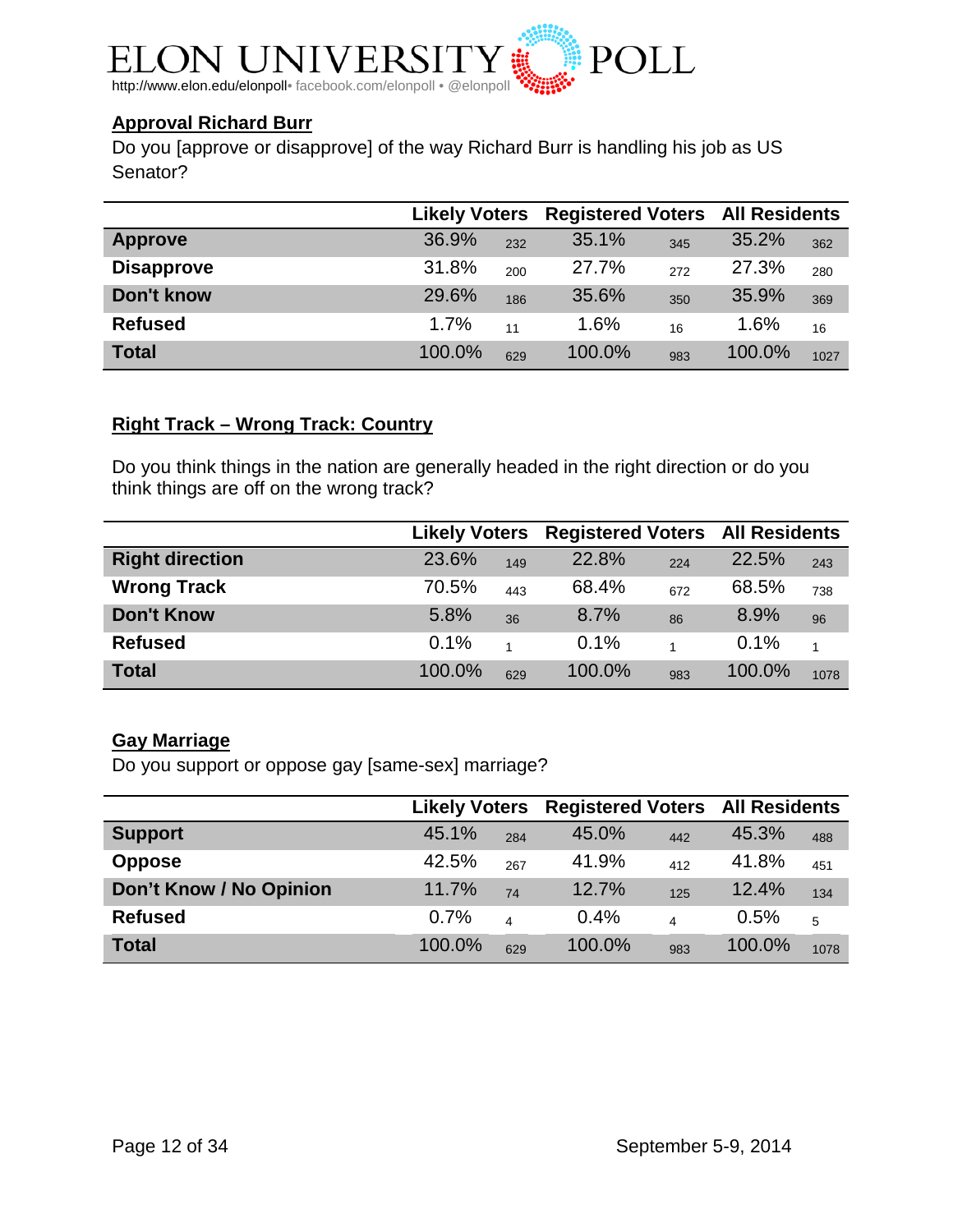

#### **Most Important Issue**

What do you think is the most important issue in the United States? [OPEN-ENDED RESPONSE]

|                                      | <b>Likely</b> |                |               | <b>Registered</b> |                  |     |
|--------------------------------------|---------------|----------------|---------------|-------------------|------------------|-----|
|                                      | <b>Voters</b> |                | <b>Voters</b> |                   | <b>Residents</b> |     |
| <b>International Affairs/Defense</b> | 20.2%         | 127            | 18.6%         | 183               | 17.4%            | 188 |
| <b>Economy</b>                       | 17.7%         | 111            | 15.4%         | 151               | 15.2%            | 164 |
| <b>Education</b>                     | 9.7%          | 61             | 9.4%          | 92                | 9.8%             | 105 |
| <b>Jobs</b>                          | 9.5%          | 60             | 10.6%         | 104               | 11.3%            | 122 |
| <b>Government/Politicians</b>        | 8.9%          | 56             | 7.5%          | 74                | 7.5%             | 81  |
| Immigration                          | 7.6%          | 48             | 6.4%          | 63                | 6.1%             | 66  |
| <b>Healthcare/ACA</b>                | 6.7%          | 42             | 7.8%          | 77                | 7.9%             | 85  |
| <b>Miscellaneous</b>                 | 6.7%          | 42             | 8.4%          | 83                | 8.9%             | 96  |
| <b>Budget/Debt</b>                   | 4.6%          | 29             | 4.7%          | 46                | 4.7%             | 51  |
| <b>Poverty/Inequality/Welfare</b>    | 2.7%          | 17             | 3.4%          | 33                | 3.3%             | 36  |
| <b>God/Religion/Morality</b>         | 2.5%          | 16             | 2.6%          | 26                | 2.6%             | 28  |
| <b>Environment/Energy</b>            | 0.3%          | $\mathfrak{p}$ | 0.4%          | $\overline{4}$    | 0.5%             | 5   |
| <b>Don't Know</b>                    | 2.7%          | 17             | 4.6%          | 45                | 4.4%             | 47  |
| <b>Refused</b>                       | 0.02          | $\mathbf{1}$   | 0.02          | $\overline{2}$    | 0.04             | 4   |
| <b>Total</b>                         | 100.0%        | 629            | 100.0%        | 983               | 100.0%           | 107 |
|                                      |               |                |               |                   |                  | 8   |

#### **Immigration**

Now moving to the issue of immigration…..Please indicate which statement comes closest to your own view, even if neither is exactly right. *1) Immigrants today are a benefit to North Carolina because of their hard work and job skills or 2) Immigrants today are a burden to North Carolina because they use public services. [1 and 2 rotate]*

|                   |        |     | <b>Likely Voters Registered Voters All Residents</b> |     |        |      |
|-------------------|--------|-----|------------------------------------------------------|-----|--------|------|
| <b>Burden</b>     | 37.2%  | 234 | 39.9%                                                | 392 | 39.7%  | 428  |
| <b>Benefit</b>    | 50.4%  | 317 | 47.0%                                                | 462 | 47.7%  | 514  |
| <b>DK/Refused</b> | 12.4%  | 78  | 13.1%                                                | 129 | 12.6%  | 136  |
| <b>Total</b>      | 100.0% | 629 | 100.0%                                               | 983 | 100.0% | 1078 |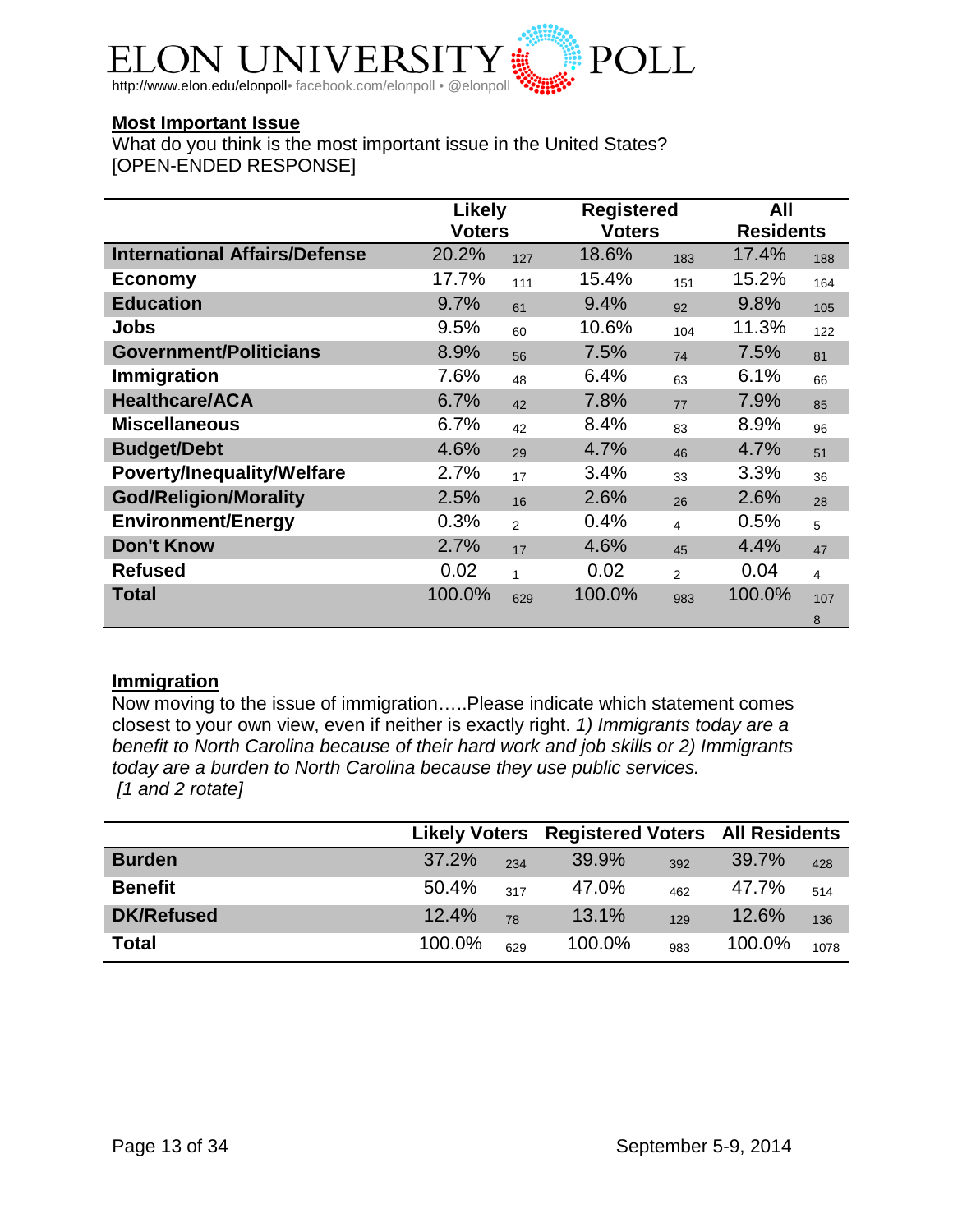

#### **Voter Identification**

Recently, North Carolina passed a law requiring voters to show some sort of government approved photo identification before they are allowed to vote… do you [support or oppose] this law?

|                         |        |     | <b>Likely Voters Registered Voters All Residents</b> |     |        |      |
|-------------------------|--------|-----|------------------------------------------------------|-----|--------|------|
| <b>Support</b>          | 68.3%  | 429 | 72.2%                                                | 710 | 71.7%  | 773  |
| <b>Oppose</b>           | 29.2%  | 184 | 25.4%                                                | 250 | 25.6%  | 276  |
| Don't Know / No Opinion | 2.5%   | 16  | 2.4%                                                 | 23  | 2.7%   | 29   |
| <b>Total</b>            | 100.0% | 629 | 100.0%                                               | 983 | 100.0% | 1078 |

#### **Abortion**

Now, thinking more generally, do you think state laws in North Carolina should make access to an abortion more difficult or less difficult?

|                       | <b>Likely Voters</b> |     | <b>Registered Voters All Residents</b> |     |        |      |
|-----------------------|----------------------|-----|----------------------------------------|-----|--------|------|
| <b>More difficult</b> | 38.6%                | 243 | 39.7%                                  | 390 | 40.6%  | 437  |
| <b>Less difficult</b> | 44.7%                | 281 | 43.8%                                  | 431 | 43.0%  | 464  |
| Don't know            | 14.2%                | 89  | 14.4%                                  | 142 | 14.3%  | 154  |
| <b>Refuse</b>         | 2.5%                 | 16  | $2.1\%$                                | 20  | 2.1%   | 23   |
| <b>Total</b>          | 100.0%               | 629 | 100.0%                                 | 983 | 100.0% | 1078 |

#### **Obamacare/ACA**

In the long run, how do you think the Affordable Care Act, often referred to as Obamacare, will affect the healthcare situation in North Carolina as a whole? Will it make things better, not make much difference, or will it make things worse?

|                                 | <b>Likely Voters</b> |                | <b>Registered Voters All Residents</b> |                |        |                |
|---------------------------------|----------------------|----------------|----------------------------------------|----------------|--------|----------------|
| <b>Make Things Better</b>       | 34.5%                | 217            | 30.9%                                  | 304            | 30.0%  | 323            |
| <b>Not Make Much Difference</b> | 10.6%                | 67             | 14.9%                                  | 146            | 15.3%  | 165            |
| <b>Make Things Worse</b>        | 49.0%                | 308            | 48.3%                                  | 475            | 48.7%  | 525            |
| <b>Don't Know</b>               | 5.7%                 | 36             | 5.9%                                   | 58             | 5.9%   | 64             |
| <b>Refused</b>                  | 0.2%                 | $\overline{1}$ | 0.1%                                   | $\overline{1}$ | 0.1%   | $\overline{1}$ |
| <b>Total</b>                    | 100.0%               | 629            | 100.0%                                 | 983            | 100.0% | 1078           |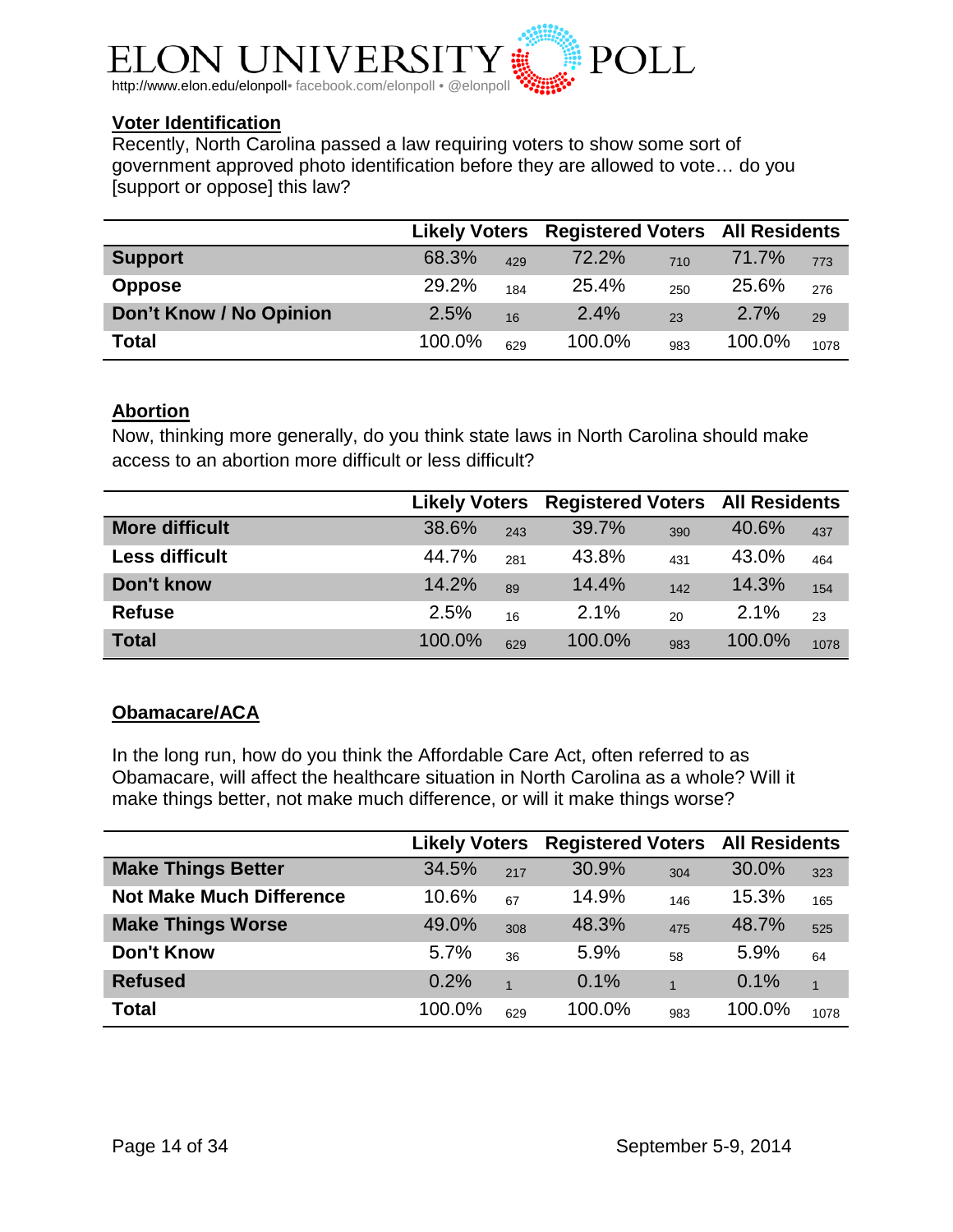

## <span id="page-14-0"></span>**DEMOGRAPHICS**

## **Party Identification**

Generally speaking, do you usually think of yourself as a Democrat, Republican, Independent, or something else?

(If Party ID=1)

Would you call yourself a strong Democrat or not a strong Democrat? (If Party  $ID = 2$ )

Would you call yourself a strong Republican or not a strong Republican? (If Party  $ID = 3, 4, or 8$ )

Do you think of yourself as closer to the Republican Party or Democratic Party?

|                                                   | Likely<br><b>Voters</b> |                         |        | <b>Registered</b><br><b>Voters</b> |        | <b>Residents</b> |
|---------------------------------------------------|-------------------------|-------------------------|--------|------------------------------------|--------|------------------|
| <b>Strong Democrat</b>                            | 25.3%                   | 159                     | 21.6%  | 212                                | 20.1%  | 217              |
| <b>Democrat</b>                                   | 10.2%                   | 64                      | 13.0%  | 128                                | 12.7%  | 136              |
| <b>Independent - Leaning Democrat</b>             | 11.3%                   | 71                      | 12.9%  | 127                                | 12.9%  | 139              |
| Independent                                       | 7.9%                    | 50                      | 8.7%   | 86                                 | 10.1%  | 109              |
| <b>Independent - Leaning</b><br><b>Republican</b> | 17.3%                   | 109                     | 16.7%  | 164                                | 17.3%  | 186              |
| Republican                                        | 9.7%                    | 61                      | 11.3%  | 111                                | 11.1%  | 119              |
| <b>Strong Republican</b>                          | 17.2%                   | 108                     | 13.6%  | 134                                | 13.0%  | 141              |
| <b>Don't Know</b>                                 | 0.6%                    | $\overline{\mathbf{4}}$ | 1.4%   | 14                                 | 2.0%   | 22               |
| <b>Refused</b>                                    | 0.5%                    | $\overline{3}$          | 0.8%   | $\overline{7}$                     | 0.8%   | 9                |
| <b>Total</b>                                      | 100.0%                  | 629                     | 100.0% | 983                                | 100.0% | 107<br>8         |

#### **Ideology**

When it comes to politics, do you usually think of yourself as liberal, moderate, conservative, or haven't you thought much about this?

|                            | <b>Likely Voters</b> |     | <b>Registered Voters All Residents</b> |     |        |      |
|----------------------------|----------------------|-----|----------------------------------------|-----|--------|------|
| <b>Liberal</b>             | 20.7%                | 130 | 20.1%                                  | 198 | 19.7%  | 212  |
| <b>Moderate</b>            | 28.1%                | 177 | 26.7%                                  | 262 | 26.1%  | 281  |
| <b>Conservative</b>        | 37.8%                | 238 | 34.7%                                  | 341 | 33.0%  | 356  |
| <b>Not Sure/Don't Know</b> | 12.6%                | 79  | 18.0%                                  | 177 | 20.5%  | 221  |
| <b>Refused</b>             | 0.8%                 | 5   | 0.50%                                  | 5   | 0.7%   | 8    |
| <b>Total</b>               | 100.0%               | 624 | 100.0%                                 | 978 | 100.0% | 1070 |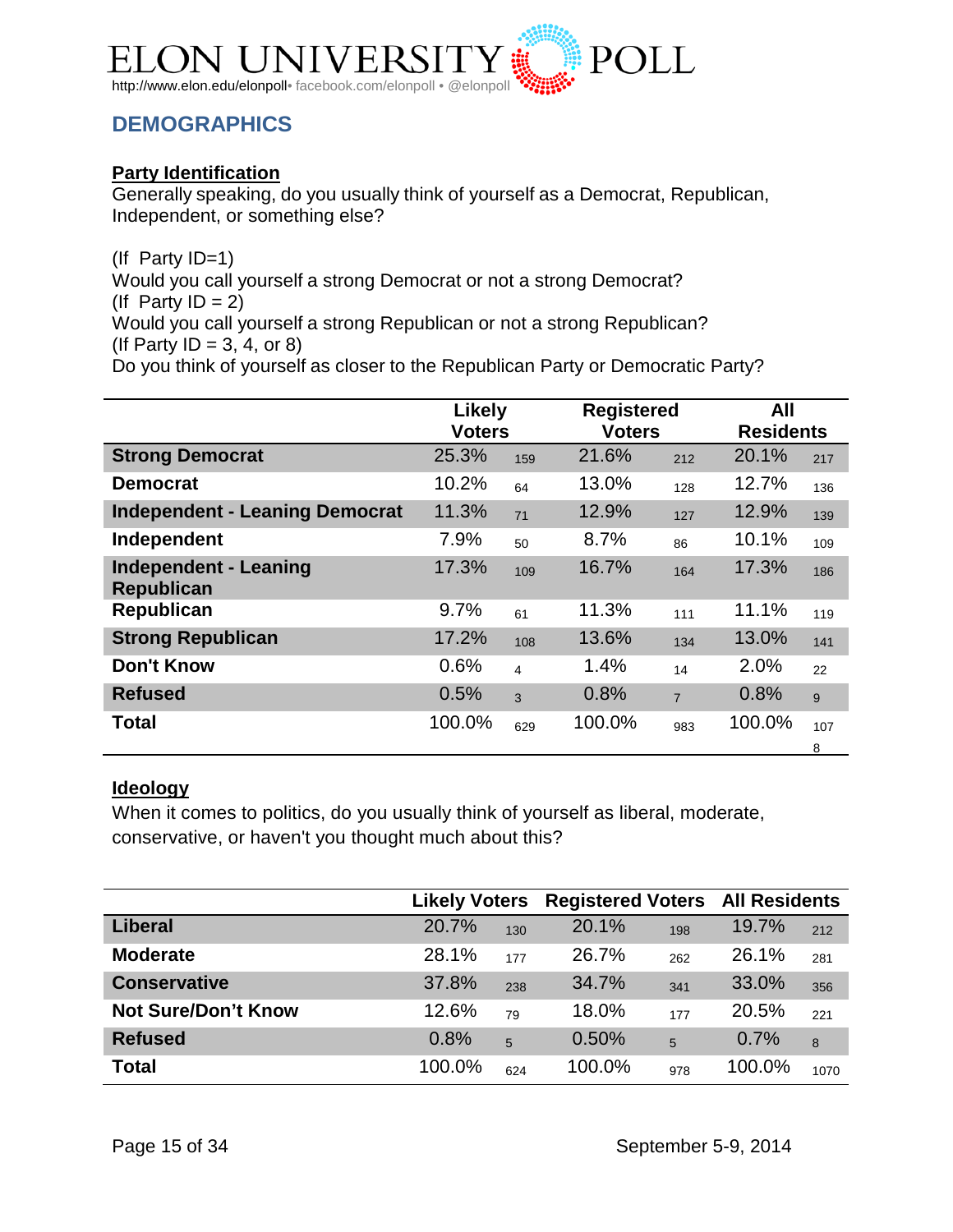

## **Education**

How much school have you completed?

|                              | <b>Likely Voters</b> |                | <b>Registered Voters All Residents</b> |     |        |              |
|------------------------------|----------------------|----------------|----------------------------------------|-----|--------|--------------|
| <b>Less than HS</b>          | 1.5%                 | 9              | 2.9%                                   | 29  | 3.2%   | 34           |
| <b>High School / GED</b>     | 12.0%                | 75             | 14.7%                                  | 144 | 16.7%  | 180          |
| Some College/ AA / Technical | 28.6%                | 180            | 30.2%                                  | 297 | 30.7%  | 331          |
| <b>College Graduate</b>      | 35.0%                | 220            | 33.5%                                  | 329 | 31.4%  | 339          |
| <b>Graduate School</b>       | 22.4%                | 141            | 18.3%                                  | 180 | 17.4%  | 188          |
| <b>Don't Know</b>            | 0.4%                 | 3              | 0.3%                                   | 3   | 0.5%   | 5            |
| <b>Refused</b>               | 0.1%                 | $\overline{1}$ | 0.1%                                   |     | 0.1%   | $\mathbf{1}$ |
| <b>Total</b>                 | 100.0%               | 629            | 100.0%                                 | 983 | 100.0% | 1078         |

## **Age**

How old are you? [Continuous variable] Don't Know/Refused = 9999

|              | <b>Likely Voters</b> |     | <b>Registered Voters All Residents</b> |     |        |      |
|--------------|----------------------|-----|----------------------------------------|-----|--------|------|
| 18-30        | 14.5%                | 91  | 21.5%                                  | 211 | 23.6%  | 254  |
| $31 - 40$    | 13.2%                | 83  | 16.8%                                  | 165 | 16.7%  | 180  |
| 41-50        | 20.3%                | 128 | 18.0%                                  | 177 | 17.8%  | 192  |
| $51 - 65$    | 31.2%                | 196 | 26.8%                                  | 264 | 26.0%  | 280  |
| $65+$        | 20.8%                | 131 | 16.9%                                  | 166 | 15.9%  | 172  |
| <b>Total</b> | 100.0%               | 629 | 100.0%                                 | 983 | 100.0% | 1078 |

### **Religion**

Do you consider yourself Christian, Jewish, Muslim, something else, or not religious?

|                       | <b>Likely Voters</b> |               | <b>Registered Voters All Residents</b> |                         |        |                |
|-----------------------|----------------------|---------------|----------------------------------------|-------------------------|--------|----------------|
| <b>Christian</b>      | 86.5%                | 544           | 82.9%                                  | 815                     | 82.4%  | 888            |
| <b>Jewish</b>         | 0.5%                 | 3             | 0.4%                                   | $\overline{\mathbf{4}}$ | 0.5%   | 5              |
| <b>Something Else</b> | 4.4%                 | 28            | 5.7%                                   | 56                      | 5.8%   | 63             |
| <b>Not Religious</b>  | 8.0%                 | 51            | 9.9%                                   | 97                      | 10.3%  | 111            |
| <b>Don't Know</b>     | 0.4%                 | $\mathcal{P}$ | 0.7%                                   | $\overline{7}$          | 0.6%   | $\overline{7}$ |
| <b>Refused</b>        | 0.2%                 | 1             | 0.2%                                   | $\mathfrak{p}$          | 0.2%   | $\overline{2}$ |
| <b>Total</b>          | 100.0%               | 629           | 100.0%                                 | 983                     | 100.0% | 1078           |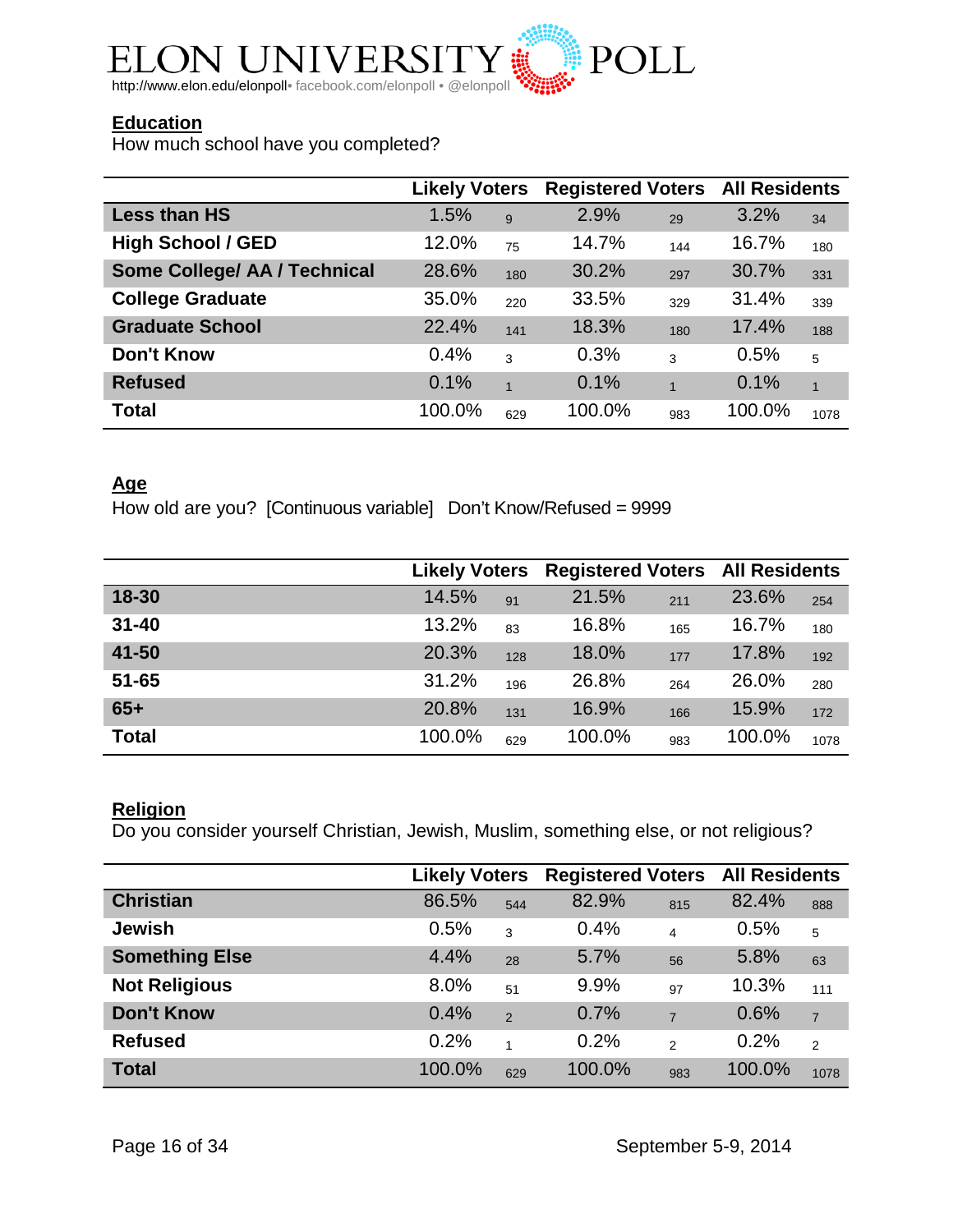

#### **Church Attendance**

Lots of things come up that keep people from attending religious services even if they want to. Thinking about your life these days, do you ever attend religious services, apart from occasional weddings, baptisms or funerals?

[If Church Attendance  $=$  YES] Do you go to religious services every week, almost every week, once or twice a month, a few times a year, or never?

|                          | <b>Likely Voters</b> |     | <b>Registered Voters All Residents</b> |                |        |                |
|--------------------------|----------------------|-----|----------------------------------------|----------------|--------|----------------|
| <b>Never</b>             | 25.1%                | 158 | 27.6%                                  | 271            | 27.4%  | 295            |
| A few times a year       | 10.0%                | 63  | 10.2%                                  | 100            | 10.8%  | 117            |
| Once or twice a month    | 14.5%                | 91  | 14.8%                                  | 145            | 15.2%  | 164            |
| <b>Almost every week</b> | 17.2%                | 108 | 15.5%                                  | 153            | 15.4%  | 166            |
| <b>Every week</b>        | 31.9%                | 201 | 30.5%                                  | 300            | 29.2%  | 315            |
| <b>Don't Know</b>        | 0.8%                 | 5   | 1.0%                                   | 10             | 1.6%   | 17             |
| <b>Refused</b>           | 0.5%                 | 3   | 0.4%                                   | $\overline{4}$ | 0.4%   | $\overline{4}$ |
| <b>Total</b>             | 100.0%               | 629 | 100.0%                                 | 983            | 100.0% | 1078           |

#### **Income**

Is your annual household income more or less than \$50,000? (If  $=$  Under \$50,000) Is it more or less than  $$25,000$ ? (If = Over  $$50,000$ ) Is it more or less than  $$75,000$ ?

|                           | <b>Likely Voters</b> |     |        | <b>Registered Voters All Residents</b> |        |      |
|---------------------------|----------------------|-----|--------|----------------------------------------|--------|------|
| <b>Less than \$25,000</b> | 10.0%                | 63  | 14.2%  | 139                                    | 15.0%  | 162  |
| \$25,000 to \$50,000      | 20.9%                | 132 | 21.2%  | 209                                    | 21.9%  | 236  |
| \$50,000 to \$75,000      | 19.9%                | 125 | 19.4%  | 191                                    | 19.0%  | 205  |
| <b>More than \$75,000</b> | 40.4%                | 254 | 35.1%  | 345                                    | 34.0%  | 366  |
| <b>Don't Know</b>         | 3.0%                 | 19  | 5.5%   | 54                                     | 5.7%   | 61   |
| <b>Refused</b>            | 5.8%                 | 36  | 4.6%   | 45                                     | 4.4%   | 48   |
| <b>Total</b>              | 100.0%               | 629 | 100.0% | 983                                    | 100.0% | 1078 |

#### **Sex**

(Post- Interview) Was the person male or female?

|               |        |     | Likely Voters Registered Voters All Residents |     |        |      |
|---------------|--------|-----|-----------------------------------------------|-----|--------|------|
| <b>Male</b>   | 48.9%  | 307 | 47.7%                                         | 469 | 48.0%  | 517  |
| <b>Female</b> | 51.1%  | 322 | 52.3%                                         | 514 | 52.0%  | 561  |
| <b>Total</b>  | 100.0% | 629 | 100.0%                                        | 983 | 100.0% | 1078 |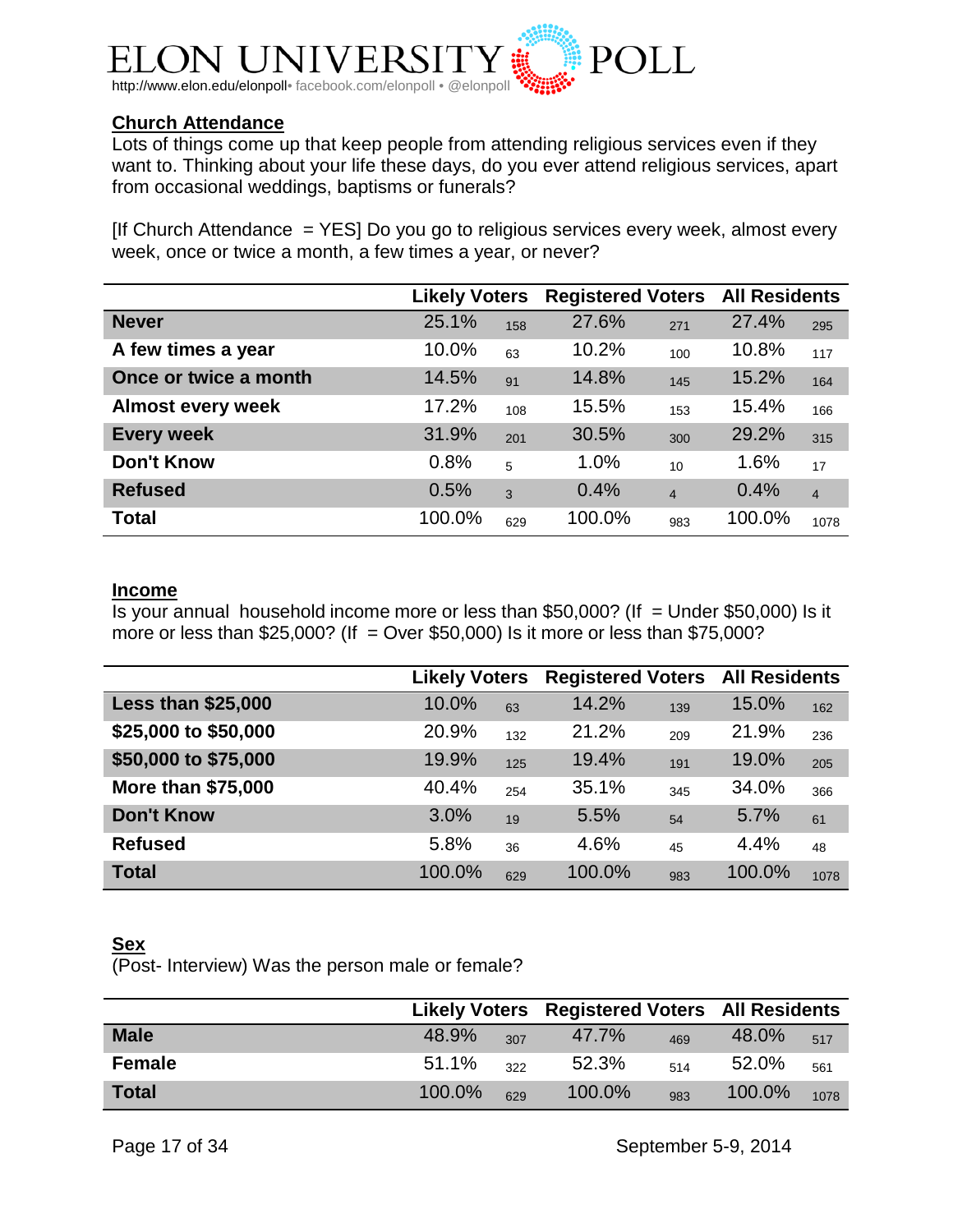

## **Race**

For statistical purposes only, could you please tell me your race or ethnic background?

|              | Likely Voters Registered Voters All Residents |     |        |     |        |      |
|--------------|-----------------------------------------------|-----|--------|-----|--------|------|
| <b>White</b> | 75.5%                                         | 475 | 73.0%  | 718 | 72.0%  | 777  |
| <b>Black</b> | 20.5%                                         | 129 | 21.5%  | 211 | 20.9%  | 225  |
| <b>Other</b> | 4.0%                                          | 25  | 5.5%   | 54  | 7.1%   | 76   |
| <b>Total</b> | 100.0%                                        | 629 | 100.0% | 983 | 100.0% | 1078 |

#### **Phone**

Do you have a land line phone? [asked to cell phones only] Do you have a cell phone? [asked to land line phones only]

|                      |        |     |        |     | Likely Voters Registered Voters All Residents |      |
|----------------------|--------|-----|--------|-----|-----------------------------------------------|------|
| <b>Landline only</b> | 7.0%   | 44  | 7.5%   | 74  | 7.7%                                          | 83   |
| <b>Dual Use</b>      | 64.9%  | 408 | 58.1%  | 571 | 57.0%                                         | 614  |
| <b>Cell only</b>     | 28.1%  | 177 | 34.4%  | 338 | 35.3%                                         | 381  |
| <b>Total</b>         | 100.0% | 629 | 100.0% | 983 | 100.0%                                        | 1078 |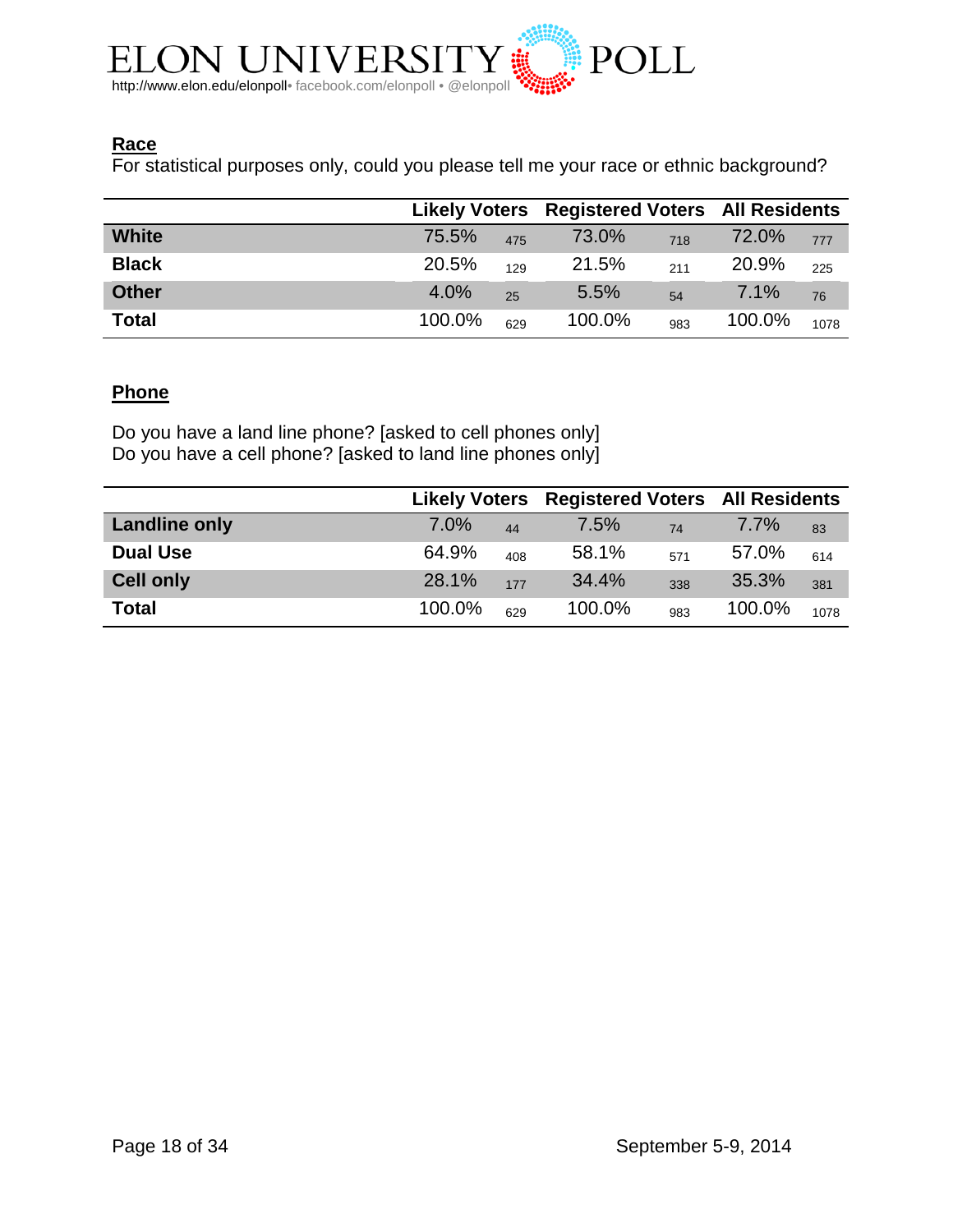

## <span id="page-18-0"></span>**CROSS-TABULATIONS**

Net difference is percent within row support Hagan minus percent within row supporting Tillis. Positive numbers indicate a net advantage for Hagan. Negative numbers indicate a net advantage for Tillis.

Refused removed for presentation purposes and due to low cell sizes.

Sample sizes and additional cross-tabs are available from [kfernandez@elon.edu](mailto:kfernandez@elon.edu) and [jhusser@elon.edu](mailto:jhusser@elon.edu) on request from journalists or academic researchers.

|                                        | <b>Most Important Issue</b> |              |                      |
|----------------------------------------|-----------------------------|--------------|----------------------|
|                                        | <b>All Likely Voters</b>    | Hagan Voters | <b>Tillis Voters</b> |
| <i><b>Issue</b></i>                    | $\%$                        | $\%$         | $\%$                 |
| <b>International Affairs / Defense</b> | 20%                         | 16%          | 24%                  |
| Economy                                | 18%                         | 15%          | 19%                  |
| <b>Education</b>                       | 10%                         | 17%          | 2%                   |
| <b>Jobs</b>                            | 10%                         | 14%          | 6%                   |
| <b>Government / Politicians</b>        | 9%                          | 13%          | 6%                   |
| Immigration                            | 8%                          | 3%           | 12%                  |
| <b>Healthcare / ACA</b>                | 7%                          | 8%           | 7%                   |
| <b>Miscellaneous</b>                   | 7%                          | 5%           | 9%                   |
| <b>Budget / Debt</b>                   | 5%                          | 2%           | 9%                   |
| <b>Poverty / Inequality / Welfare</b>  | 3%                          | 5%           | 1%                   |
| <b>God / Religion / Morality</b>       | 3%                          | 1%           | 4%                   |
| <b>Don't Know</b>                      | 3%                          | 3%           | 2%                   |
| <b>Total</b>                           | 100%                        | 100%         | 100%                 |

| <b>Obama Approval</b> |           |                    |                 |    |       |           |  |  |
|-----------------------|-----------|--------------------|-----------------|----|-------|-----------|--|--|
|                       | Kay Hagan | <b>Thom Tillis</b> | Someone<br>Else | DK | Total | Net Diff. |  |  |
|                       | %         | %                  | %               | %  | %     |           |  |  |
| <b>Approve</b>        | 89        |                    |                 |    | 100   | 87        |  |  |
| <b>Disapprove</b>     | 14        | 72                 | 10              |    | 100   | -58       |  |  |
| <b>DK</b>             | 48        | 19                 |                 | 22 | 100   | 29        |  |  |
| Total                 | 45        | 4'                 |                 | b  | 100   |           |  |  |

| <b>McCrory Approval</b> |           |                    |                 |    |       |           |  |  |
|-------------------------|-----------|--------------------|-----------------|----|-------|-----------|--|--|
|                         | Kay Hagan | <b>Thom Tillis</b> | Someone<br>Else | DK | Total | Net Diff. |  |  |
|                         | %         | %                  | %               | %  | %     |           |  |  |
| <b>Approve</b>          | 22        | 67                 | 6               | 5  | 100   | -45       |  |  |
| <b>Disapprove</b>       | 72        |                    | 13              |    | 100   | 61        |  |  |
| <b>DK</b>               | 28        | 56                 |                 | 8  | 100   | -28       |  |  |
| <b>Total</b>            | 45        | $4^{\prime}$       |                 | b  | 100   |           |  |  |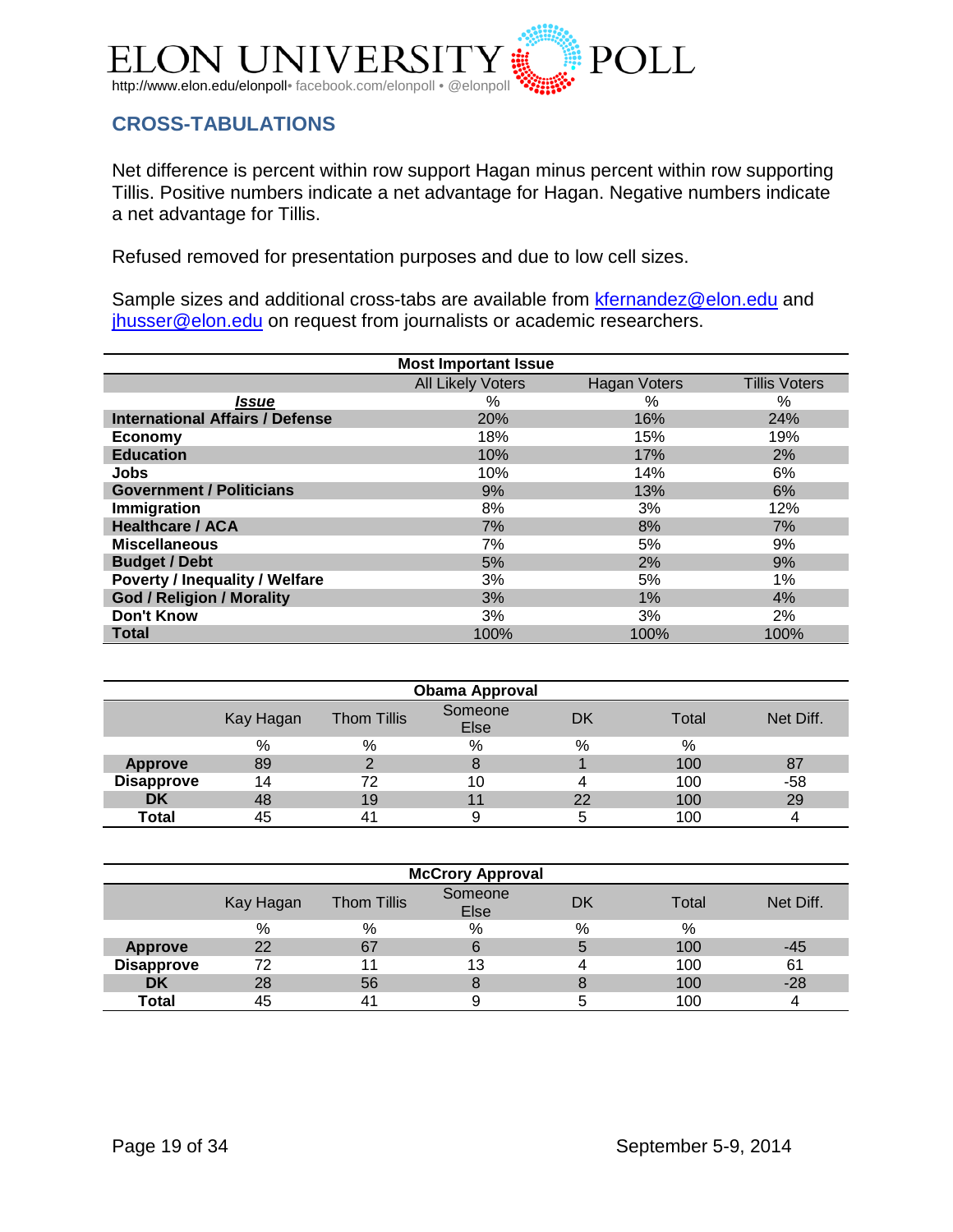

| <b>Congress Approval</b> |           |                    |                 |    |       |           |  |
|--------------------------|-----------|--------------------|-----------------|----|-------|-----------|--|
|                          | Kay Hagan | <b>Thom Tillis</b> | Someone<br>Else | DK | Total | Net Diff. |  |
|                          | %         | %                  | %               | %  | %     |           |  |
| <b>Approve</b>           | 50        | 39                 |                 | 8  | 100   |           |  |
| <b>Disapprove</b>        | 47        | 40                 |                 |    | 100   |           |  |
| DK                       | 20        | 57                 | 14              | 9  | 100   | -37       |  |
| Total                    | 45        | 41                 |                 |    | 100   |           |  |

| <b>NCGA Approval</b> |           |                    |                 |    |       |           |  |  |
|----------------------|-----------|--------------------|-----------------|----|-------|-----------|--|--|
|                      | Kay Hagan | <b>Thom Tillis</b> | Someone<br>Else | DK | Total | Net Diff. |  |  |
|                      | %         | %                  | %               | %  | %     |           |  |  |
| <b>Approve</b>       | 19        | 72                 |                 |    | 100   | -53       |  |  |
| <b>Disapprove</b>    | 64        | 21                 |                 |    | 100   | 43        |  |  |
| <b>DK</b>            | 32        | 47                 | 10              |    | 100   | $-15$     |  |  |
| Total                | 45        | 4 <sup>1</sup>     |                 |    | 100   |           |  |  |

|                   |           |                    | <b>Burr Approval</b> |    |       |           |
|-------------------|-----------|--------------------|----------------------|----|-------|-----------|
|                   | Kay Hagan | <b>Thom Tillis</b> | Someone<br>Else      | DK | Total | Net Diff. |
|                   | %         | %                  | %                    | %  | %     |           |
| <b>Approve</b>    | 29        | 58                 | 10                   | 3  | 100   | $-29$     |
| <b>Disapprove</b> | 65        | 23                 | 9                    | 3  | 100   | 42        |
| DK                | 44        | 40                 |                      | 8  | 100   |           |
| Total             | 45        | 41                 |                      | 5  | 100   |           |

| <b>Hagan Approval</b> |           |                    |                 |      |       |           |  |  |
|-----------------------|-----------|--------------------|-----------------|------|-------|-----------|--|--|
|                       | Kay Hagan | <b>Thom Tillis</b> | Someone<br>Else | DK   | Total | Net Diff. |  |  |
|                       | %         | %                  | %               | $\%$ | %     |           |  |  |
| <b>Approve</b>        | 91        | 4                  |                 | 3    | 100   | 87        |  |  |
| <b>Disapprove</b>     |           | 73                 | 15              | 5    | 100   | -65       |  |  |
| <b>DK</b>             | 47        | 27                 | 13              | 13   | 100   | 20        |  |  |
| Total                 | 45        | 4'                 |                 | b    | 100   |           |  |  |

| <b>Right Direction / Wrong Track</b> |           |                    |                 |           |       |           |  |
|--------------------------------------|-----------|--------------------|-----------------|-----------|-------|-----------|--|
|                                      | Kay Hagan | <b>Thom Tillis</b> | Someone<br>Else | <b>DK</b> | Total | Net Diff. |  |
|                                      | $\%$      | $\%$               | %               | $\%$      | $\%$  |           |  |
| <b>Right</b><br><b>Direction</b>     | 83        | 9                  | 6               | 3         | 100   | 74        |  |
| Wrong<br><b>Track</b>                | 30        | 54                 | 10              | 5         | 100   | $-24$     |  |
| <b>DK</b>                            | 74        | 11                 | 8               |           | 100   | 63        |  |
| Total                                | 45        | 41                 | 9               | 5         | 100   | 4         |  |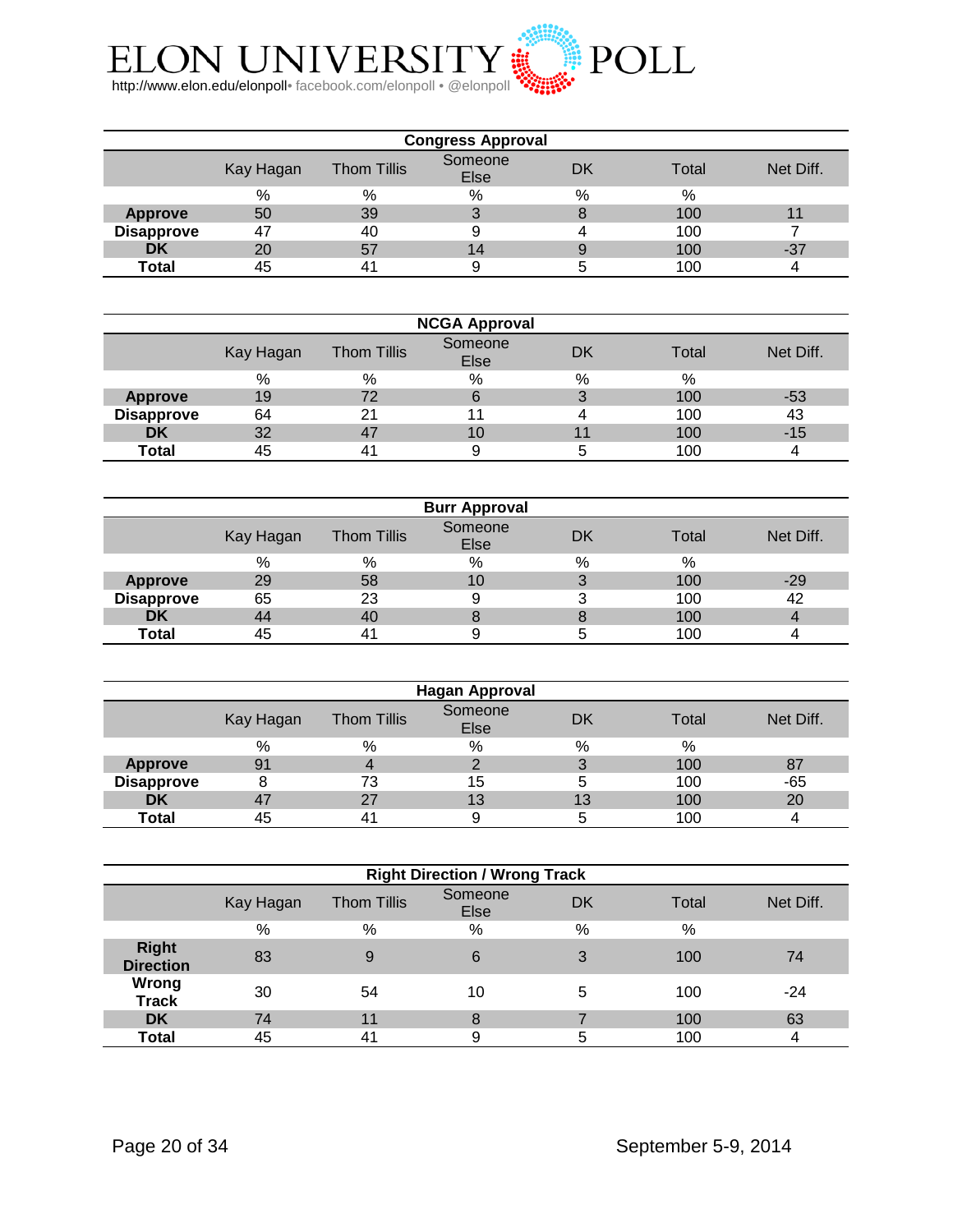

| <b>Gay Marriage</b>       |           |                    |                 |      |       |           |  |  |
|---------------------------|-----------|--------------------|-----------------|------|-------|-----------|--|--|
|                           | Kay Hagan | <b>Thom Tillis</b> | Someone<br>Else | DK   | Total | Net Diff. |  |  |
|                           | %         | %                  | %               | $\%$ | %     |           |  |  |
| <b>Support</b>            | 67        | 21                 | 9               | 3    | 100   | 46        |  |  |
| Oppose                    | 26        | 61                 | 8               | 5    | 100   | $-35$     |  |  |
| DK / No<br><b>Opinion</b> | 33        | 46                 | 15              | 6    | 100   | $-13$     |  |  |
| Total                     | 45        | 41                 | a               | 5    | 100   |           |  |  |

|                |           |                    | <b>Voter ID</b> |      |       |           |
|----------------|-----------|--------------------|-----------------|------|-------|-----------|
|                | Kay Hagan | <b>Thom Tillis</b> | Someone<br>Else | DK   | Total | Net Diff. |
|                | %         | %                  | %               | $\%$ | %     |           |
| <b>Support</b> | 26        | 58                 | 10              | 6    | 100   | $-32$     |
| Oppose         | 89        | າ                  |                 |      | 100   | 86        |
| <b>DK</b>      | 53        | 20                 | 13              | 14   | 100   | 33        |
| Total          | 45        | 4 <sup>1</sup>     |                 |      | 100   |           |

| <b>Immigration: Benefit or Burden</b> |           |                    |                        |     |       |           |  |  |
|---------------------------------------|-----------|--------------------|------------------------|-----|-------|-----------|--|--|
|                                       | Kay Hagan | <b>Thom Tillis</b> | Someone<br><b>Else</b> | DK  | Total | Net Diff. |  |  |
|                                       | %         | %                  | %                      | %   | %     |           |  |  |
| <b>Burden</b>                         | 25        | 60                 |                        |     | 100   | -35       |  |  |
| <b>Benefit</b>                        | 62        | 27                 |                        |     | 100   | 35        |  |  |
| <b>DK</b>                             | 37        | 44                 |                        | 1 O | 100   |           |  |  |
| Total                                 | 45        | $4^{\prime}$       |                        |     | 100   |           |  |  |

| <b>Abortion Access</b>          |           |                    |                 |           |               |           |  |  |
|---------------------------------|-----------|--------------------|-----------------|-----------|---------------|-----------|--|--|
|                                 | Kay Hagan | <b>Thom Tillis</b> | Someone<br>Else | <b>DK</b> | Total         | Net Diff. |  |  |
|                                 | %         | %                  | %               | %         | $\frac{0}{0}$ |           |  |  |
| <b>More</b><br><b>Difficult</b> | 25        | 64                 |                 | 4         | 100           | $-39$     |  |  |
| <b>Less</b><br><b>Difficult</b> | 67        | 20                 | 10              | 3         | 100           | 47        |  |  |
| <b>DK</b>                       | 37        | 42                 | 10              | 11        | 100           | -5        |  |  |
| Total                           | 45        | 4 <sup>1</sup>     | 9               | 5         | 100           |           |  |  |

|                         |           |                    | <b>Ideology</b> |    |       |           |
|-------------------------|-----------|--------------------|-----------------|----|-------|-----------|
|                         | Kay Hagan | <b>Thom Tillis</b> | Someone<br>Else | DK | Total | Net Diff. |
|                         | %         | %                  | %               | %  | %     |           |
| <b>Liberal</b>          | 88        | 3                  |                 | ◠  | 100   | 85        |
| <b>Moderate</b>         | 49        | 33                 | 13              | 4  | 100   | 16        |
| <b>Conservativ</b><br>e | 12        | 77                 | 6               | 5  | 100   | -65       |
| DK                      | 66        | 14                 | 12              | 8  | 100   | 52        |
| <b>Total</b>            | 45        | 4 <sup>1</sup>     |                 | 5  | 100   |           |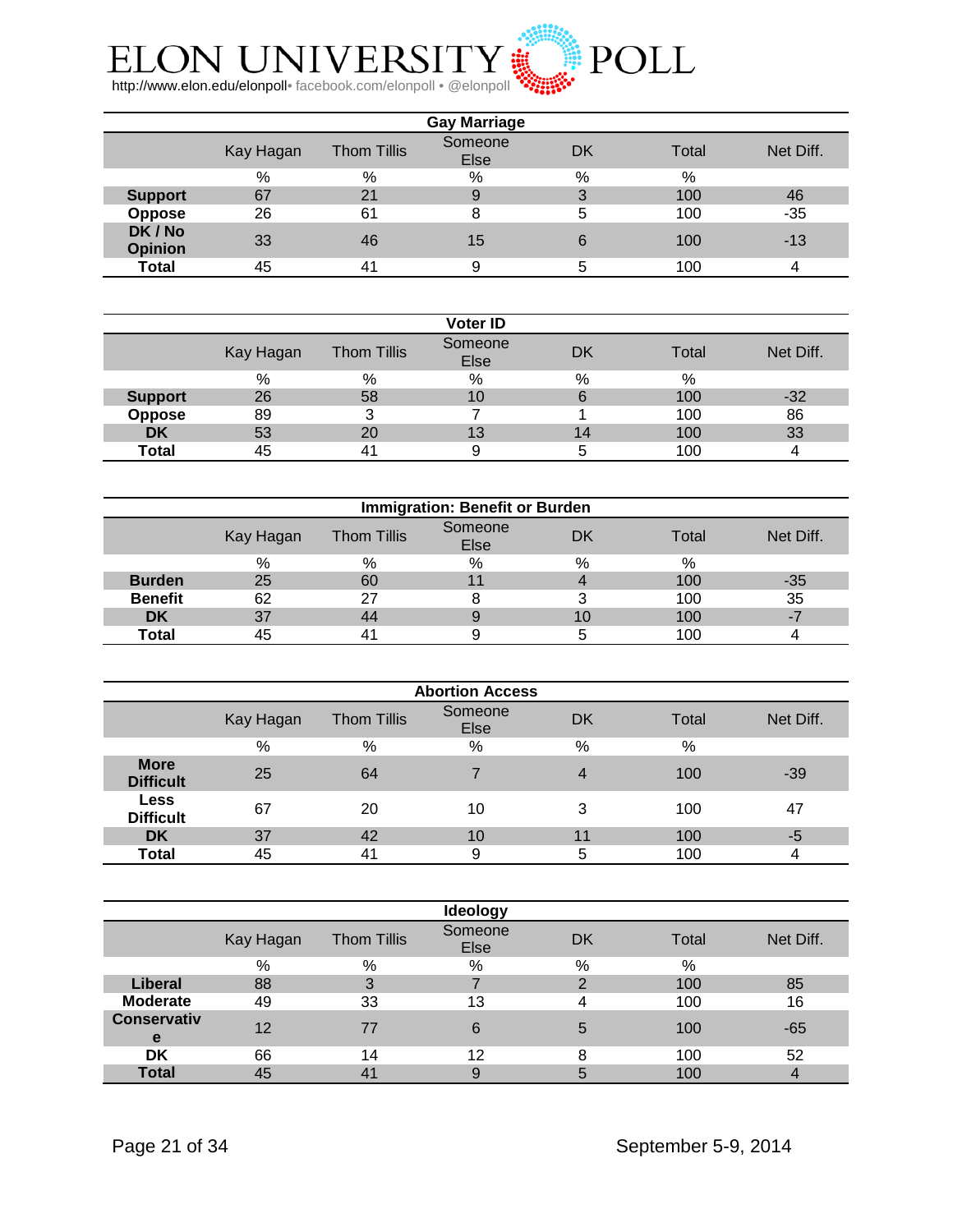

| Affordable Care Act/Obamacare                       |           |                    |                 |                |       |           |  |  |
|-----------------------------------------------------|-----------|--------------------|-----------------|----------------|-------|-----------|--|--|
|                                                     | Kay Hagan | <b>Thom Tillis</b> | Someone<br>Else | <b>DK</b>      | Total | Net Diff. |  |  |
|                                                     | %         | $\%$               | %               | $\%$           | %     |           |  |  |
| <b>Make</b><br><b>Things</b><br><b>Better</b>       | 86        | $6\phantom{1}6$    | 5               | 3              | 100   | 80        |  |  |
| <b>Not Make</b><br><b>Much</b><br><b>Difference</b> | 61        | 15                 | 14              | 10             | 100   | 46        |  |  |
| <b>Make</b><br><b>Things</b><br><b>Worse</b>        | 11        | 73                 | 12              | $\overline{4}$ | 100   | $-62$     |  |  |
| DK                                                  | 60        | 26                 | 6               | 9              | 100   | 34        |  |  |
| <b>Total</b>                                        | 45        | 41                 | 9               | 5              | 100   | 4         |  |  |

| <b>Religious Tradition</b>      |           |                    |                 |    |       |           |  |  |
|---------------------------------|-----------|--------------------|-----------------|----|-------|-----------|--|--|
|                                 | Kay Hagan | <b>Thom Tillis</b> | Someone<br>Else | DK | Total | Net Diff. |  |  |
|                                 | %         | %                  | %               | %  | %     |           |  |  |
| <b>Christian</b>                | 40        | 46                 | 9               | 5  | 100   | $-6$      |  |  |
| Jewish                          | 50        | 50                 |                 | 0  | 100   |           |  |  |
| <b>Something</b><br><b>Else</b> | 82        | 11                 | 4               | 4  | 100   | 71        |  |  |
| <b>Not</b><br><b>Religious</b>  | 78        | 11                 | 11              | 0  | 100   | 67        |  |  |
| <b>DK</b>                       | 0         | 60                 | 40              | 0  | 100   | $-60$     |  |  |
| Total                           | 45        | 41                 | 9               | 5  | 100   | 4         |  |  |

| <b>Church Attendance Frequency</b> |              |                    |                 |    |       |           |  |  |  |
|------------------------------------|--------------|--------------------|-----------------|----|-------|-----------|--|--|--|
|                                    | Kay<br>Hagan | <b>Thom Tillis</b> | Someone<br>Else | DK | Total | Net Diff. |  |  |  |
|                                    | %            | %                  | %               | %  | %     |           |  |  |  |
| <b>Never</b>                       | 55           | 34                 | 8               | 3  | 100   | 21        |  |  |  |
| A few times a year                 | 44           | 36                 | 13              |    | 100   | 8         |  |  |  |
| Once or twice a<br>month           | 37           | 48                 | 9               |    | 100   | -11       |  |  |  |
| <b>Almost every week</b>           | 50           | 37                 | 10              | 3  | 100   | 13        |  |  |  |
| <b>Every week</b>                  | 40           | 47                 | 9               | 5  | 100   | $-7$      |  |  |  |
| DK                                 | 47           | 53                 |                 |    | 100   | -6        |  |  |  |
| Total                              | 45           | 41                 |                 |    | 100   |           |  |  |  |

|              |           |                    | Race            |    |       |           |
|--------------|-----------|--------------------|-----------------|----|-------|-----------|
|              | Kay Hagan | <b>Thom Tillis</b> | Someone<br>Else | DK | Total | Net Diff. |
|              | %         | %                  | %               | %  | %     |           |
| White        | 35        | 51                 |                 | 5  | 100   | $-16$     |
| <b>Black</b> | 85        | 5                  |                 | ⌒  | 100   | 80        |
| <b>Other</b> | 46        | 38                 | 11              | 5  | 100   |           |
| <b>Total</b> | 45        | $4^{\prime}$       |                 | י. | 100   |           |
|              |           |                    |                 |    |       |           |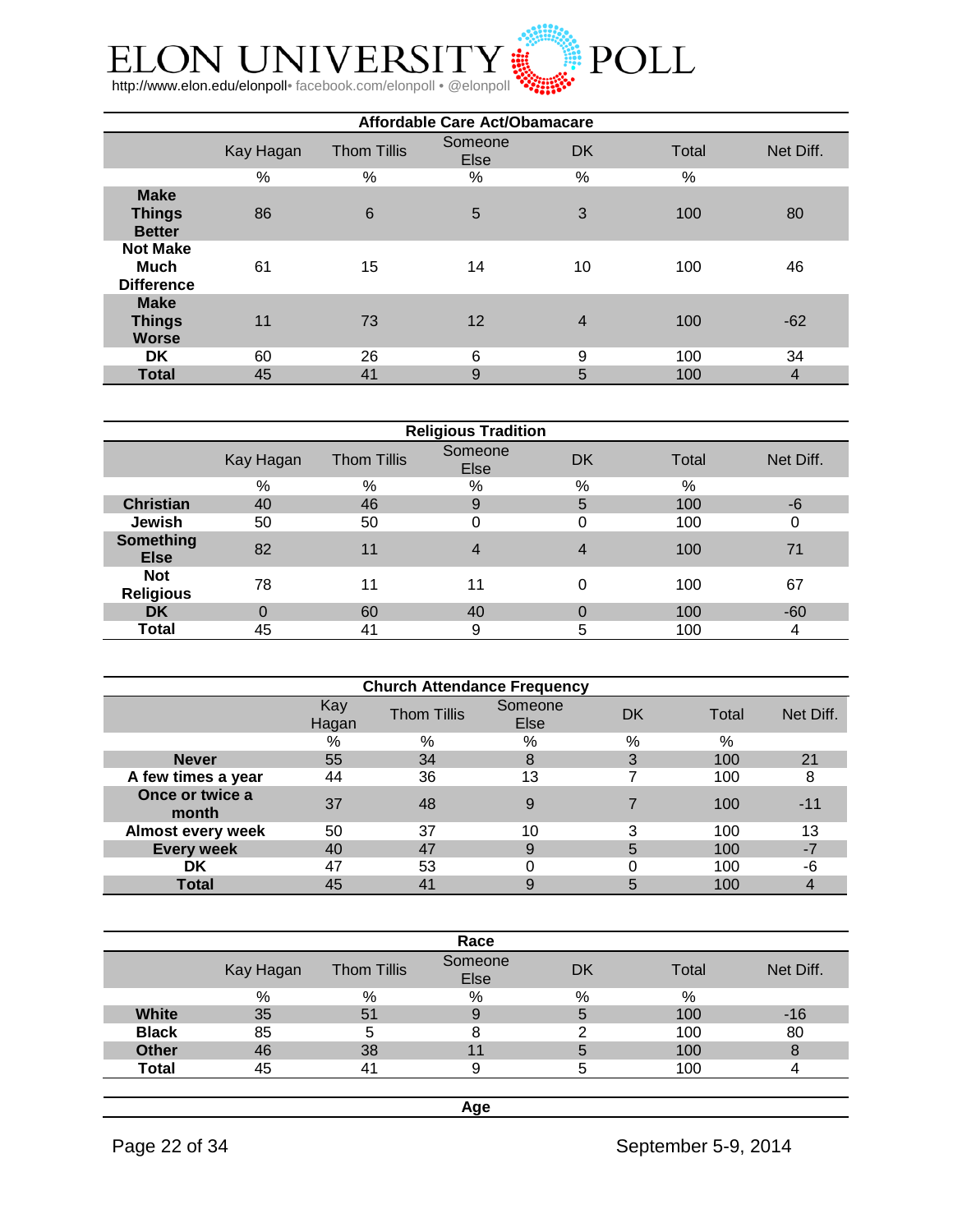

|           | Kay Hagan | <b>Thom Tillis</b> | Someone<br><b>Else</b> | DK | Total | Net Diff. |
|-----------|-----------|--------------------|------------------------|----|-------|-----------|
|           | %         | %                  | %                      | %  | %     |           |
| 18-30     | 44        | 35                 | 14                     |    | 100   |           |
| $31 - 40$ | 55        | 32                 | 12                     |    | 100   | 23        |
| 41-50     | 41        | 46                 |                        | b  | 100   | -5        |
| $51 - 65$ | 44        | 41                 |                        |    | 100   |           |
| $65+$     | 45        | 47                 |                        |    | 100   | $-2$      |
| Total     | 45        | 4 <sup>1</sup>     |                        |    | 100   |           |

|                                                   | <b>Party Identification</b> |                       |                 |                |       |                |  |  |  |  |
|---------------------------------------------------|-----------------------------|-----------------------|-----------------|----------------|-------|----------------|--|--|--|--|
|                                                   | Kay<br>Hagan                | Thom<br><b>Tillis</b> | Someone<br>Else | DK             | Total | Net Diff.      |  |  |  |  |
|                                                   | %                           | %                     | %               | $\%$           | $\%$  |                |  |  |  |  |
| <b>Strong Democrat</b>                            | 92                          | 2                     | 5               | $\overline{2}$ | 100   | 90             |  |  |  |  |
| <b>Democrat</b>                                   | 77                          | 8                     | 9               | 6              | 100   | 69             |  |  |  |  |
| <b>Independent - Leaning</b><br><b>Democrat</b>   | 80                          | 0                     | 12              | 9              | 100   | 80             |  |  |  |  |
| Independent                                       | 38                          | 27                    | 23              | 12             | 100   | 11             |  |  |  |  |
| <b>Independent - Leaning</b><br><b>Republican</b> | 5                           | 80                    | 12              | 3              | 100   | $-75$          |  |  |  |  |
| Republican                                        | 7                           | 81                    | 9               | 3              | 100   | $-74$          |  |  |  |  |
| <b>Strong Republican</b>                          | 2                           | 89                    | $\overline{4}$  | 5              | 100   | $-87$          |  |  |  |  |
| <b>DK</b>                                         | 55                          | 12                    | 34              | 0              | 100   | 43             |  |  |  |  |
| <b>Total</b>                                      | 45                          | 41                    | 9               | 5              | 100   | $\overline{4}$ |  |  |  |  |

| <b>Gender &amp; Martial Status</b> |           |                    |                 |                |       |                |  |  |
|------------------------------------|-----------|--------------------|-----------------|----------------|-------|----------------|--|--|
|                                    | Kay Hagan | <b>Thom Tillis</b> | Someone<br>Else | <b>DK</b>      | Total | Net Diff.      |  |  |
|                                    | %         | $\%$               | %               | %              | $\%$  |                |  |  |
| Female:<br><b>Single</b>           | 65        | 18                 | 12              | 5              | 100   | 47             |  |  |
| Female:<br><b>Married</b>          | 47        | 40                 | 9               | 5              | 100   | 7              |  |  |
| Female:<br>Divorced/S<br>eparated  | 49        | 21                 | 16              | 14             | 100   | 28             |  |  |
| Female:<br><b>Widowed</b>          | 51        | 46                 | $\overline{0}$  | 3              | 100   | 5              |  |  |
| Male:<br><b>Single</b>             | 39        | 43                 | 13              | $6\phantom{1}$ | 100   | $-4$           |  |  |
| Male:<br><b>Married</b>            | 38        | 54                 | 6               | $\overline{2}$ | 100   | -16            |  |  |
| Male:<br>Divorced/S<br>eparated    | 38        | 39                 | 13              | 10             | 100   | $-1$           |  |  |
| Male:<br>Widowed                   | 59        | 27                 | 15              | $\mathbf 0$    | 100   | 32             |  |  |
| <b>Total</b>                       | 45        | 41                 | 9               | 5              | 100   | $\overline{4}$ |  |  |

|                |                                           | Education |    |              |              |
|----------------|-------------------------------------------|-----------|----|--------------|--------------|
| Kav<br>idudi i | <b>Tillis</b><br><b>The County</b><br>hom | eone      | DK | <b>Total</b> | Diff.<br>Net |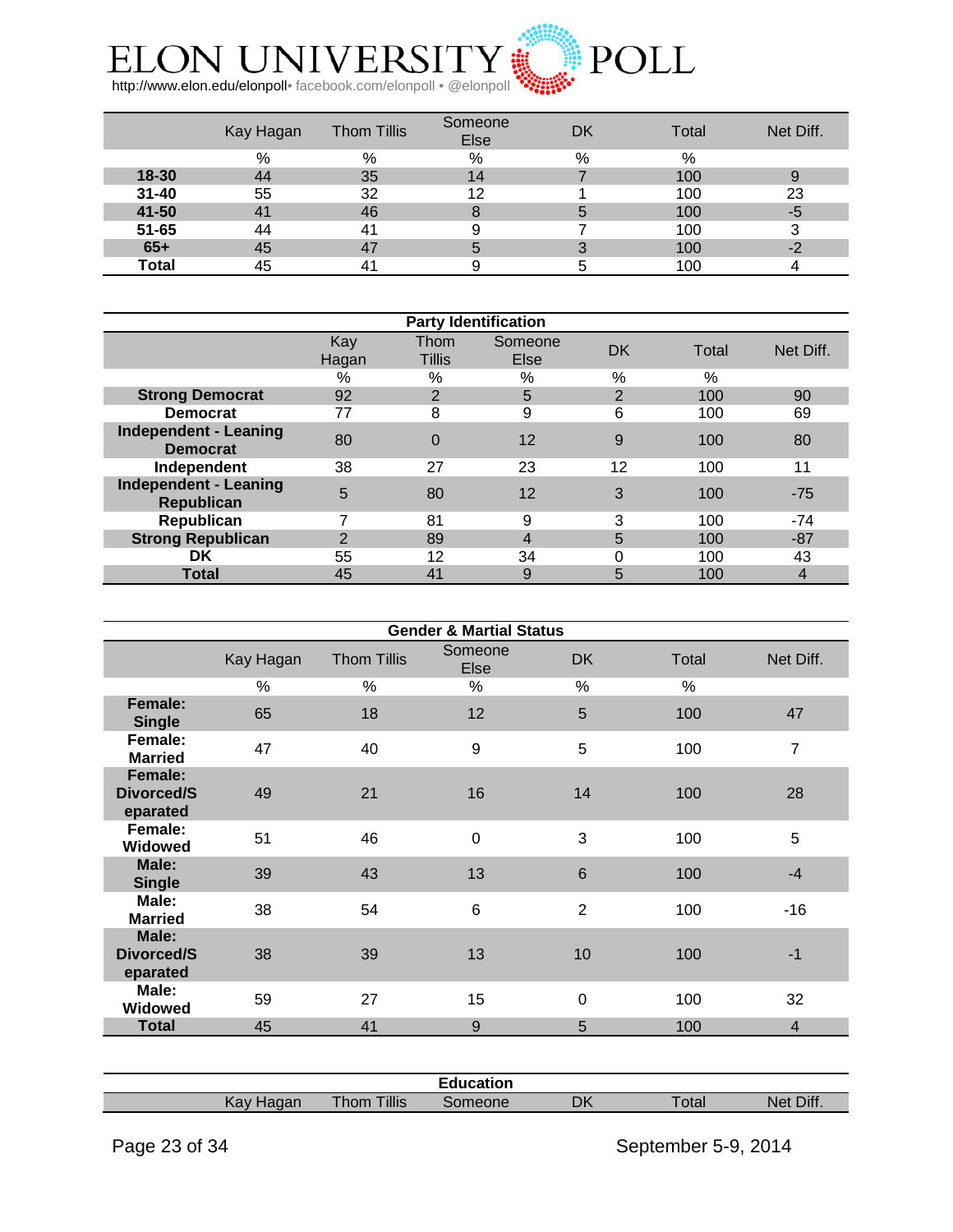

|                                                  |    |          | Else           |                |      |                |
|--------------------------------------------------|----|----------|----------------|----------------|------|----------------|
|                                                  | %  | %        | $\%$           | $\%$           | $\%$ |                |
| Less than<br><b>HS</b>                           | 55 | 26       | 19             | $\overline{0}$ | 100  | 29             |
| <b>High</b><br>School /<br><b>GED</b>            | 39 | 41       | 11             | 9              | 100  | $-2$           |
| <b>Some</b><br><b>College/ AA</b><br>/ Technical | 36 | 47       | 12             | 5              | 100  | $-11$          |
| College<br><b>Graduate</b>                       | 45 | 43       | 9              | 4              | 100  | $\overline{2}$ |
| <b>Graduate</b><br><b>School</b>                 | 60 | 33       | $\overline{4}$ | 3              | 100  | 27             |
| DK                                               | 65 | $\Omega$ | 0              | 35             | 100  | 65             |
| <b>Total</b>                                     | 45 | 41       | 9              | 5              | 100  |                |

|              |           |                    | Gender          |    |       |           |
|--------------|-----------|--------------------|-----------------|----|-------|-----------|
|              | Kay Hagan | <b>Thom Tillis</b> | Someone<br>Else | DK | Total | Net Diff. |
|              | %         | %                  | %               | %  | %     |           |
| <b>Male</b>  | 38        | 50                 |                 |    | 100   | -12       |
| Female       | 52        | 33                 | 10              |    | 100   | 19        |
| <b>Total</b> | 45        | 4                  |                 |    | 100   |           |

| <b>Phone Ownership</b> |           |                    |                 |    |       |           |
|------------------------|-----------|--------------------|-----------------|----|-------|-----------|
|                        | Kay Hagan | <b>Thom Tillis</b> | Someone<br>Else | DK | Total | Net Diff. |
|                        | %         | %                  | %               | %  | %     |           |
| <b>Landline only</b>   | 50        | 43                 | 5               |    | 100   |           |
| <b>Dual Use</b>        | 45        | 44                 |                 |    | 100   |           |
| <b>Cell only</b>       | 45        | 33                 | 15              |    | 100   | 12        |
| <b>Total</b>           | 45        | 41                 | 9               |    | 100   |           |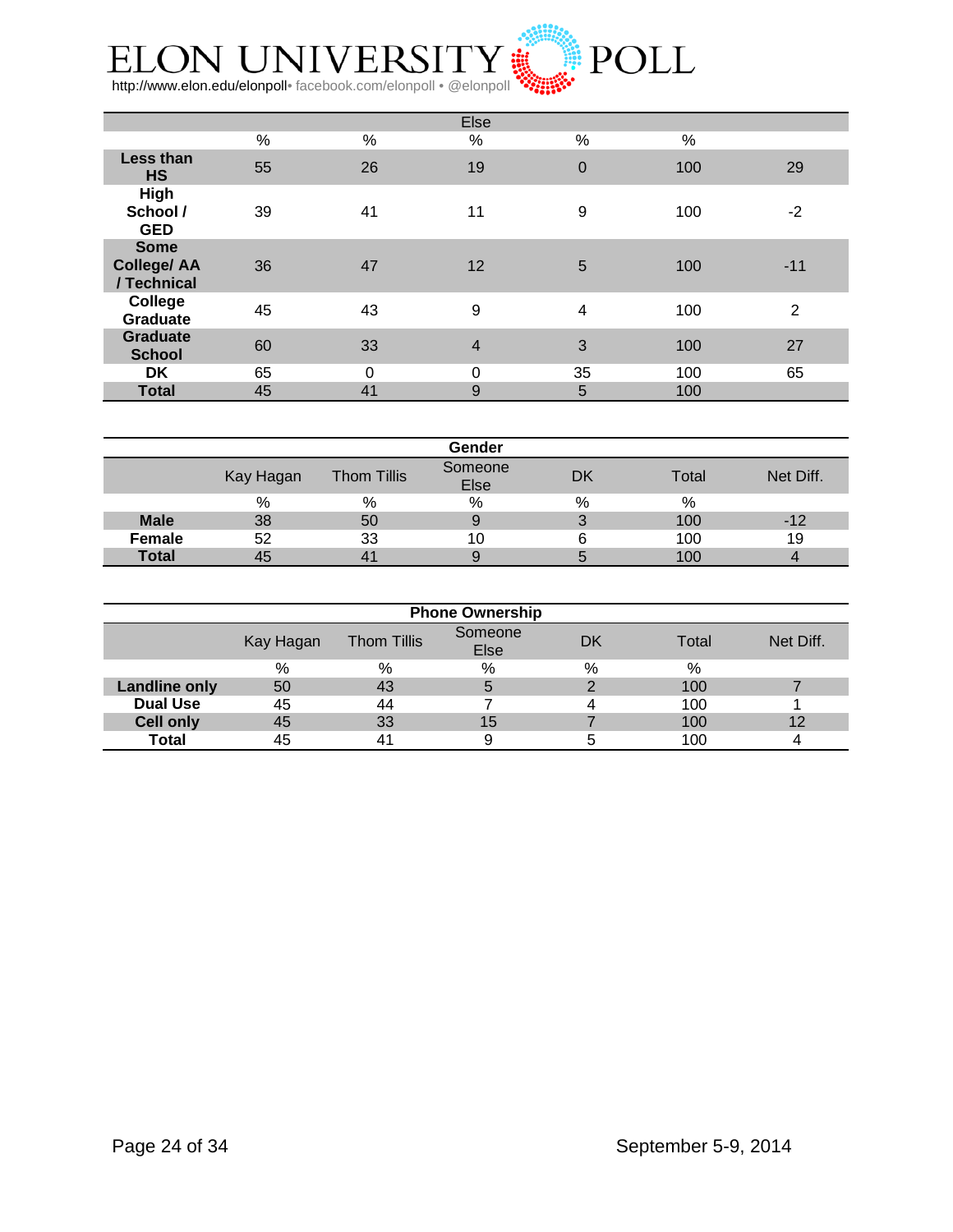

#### <span id="page-24-0"></span>**Question Ordering**

Note: Some questions are rotated individually or in blocks to prevent question order bias

• Likely Voter Questions

|           | $\circ$  |                                                                                  |
|-----------|----------|----------------------------------------------------------------------------------|
|           | O        |                                                                                  |
|           | O        |                                                                                  |
|           | O        |                                                                                  |
|           | $\circ$  |                                                                                  |
|           | $\circ$  |                                                                                  |
|           | $\circ$  |                                                                                  |
|           | $\circ$  |                                                                                  |
|           | O        |                                                                                  |
|           | $\circ$  |                                                                                  |
|           | $\circ$  |                                                                                  |
|           | O        |                                                                                  |
|           | $\circ$  |                                                                                  |
|           | $\circ$  | The following three questions are asked at the end of the survey after zip code? |
|           | $\circ$  |                                                                                  |
|           | O        |                                                                                  |
|           | $\circ$  | lengthresHow long have you lived at your current residence?                      |
| $\bullet$ | Approval |                                                                                  |
|           | $\circ$  |                                                                                  |
|           | $\circ$  |                                                                                  |
|           | O        |                                                                                  |
|           | O        |                                                                                  |
|           | $\circ$  |                                                                                  |
|           | $\circ$  |                                                                                  |
|           |          | <b>Right/Wrong Direction</b>                                                     |
|           | $\circ$  |                                                                                  |
|           | $\circ$  |                                                                                  |
|           | $\circ$  |                                                                                  |
|           | Policies |                                                                                  |

o Gaymarriage..............................................Support/Oppose Gay Marriage o immigrant1&2....................... Are immigrants a burden or benefit [Rotated]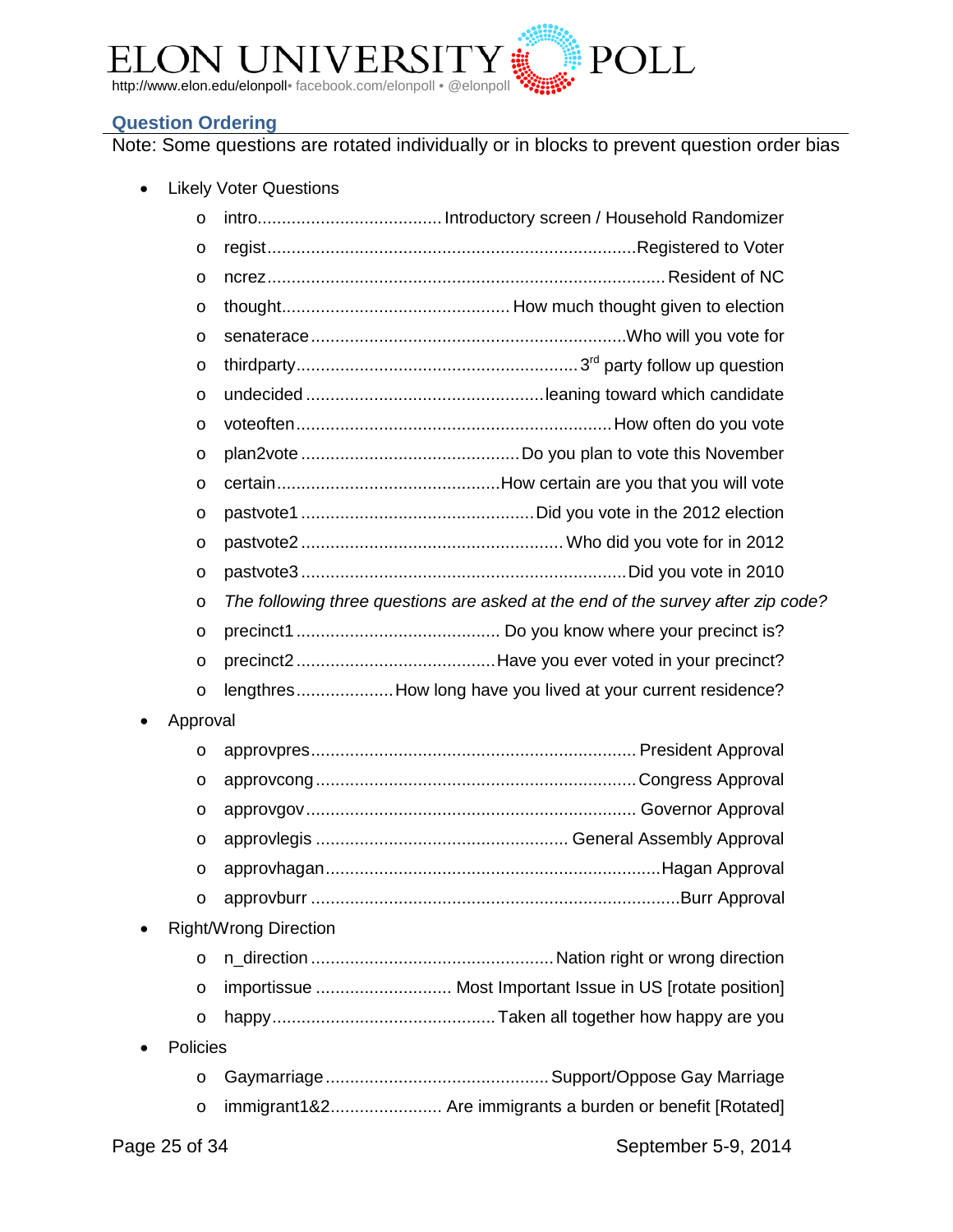

| $\circ$  |                |  |  |  |
|----------|----------------|--|--|--|
| $\circ$  |                |  |  |  |
| $\circ$  |                |  |  |  |
|          | Partisanship   |  |  |  |
| $\circ$  |                |  |  |  |
| O        |                |  |  |  |
| $\circ$  |                |  |  |  |
| $\circ$  |                |  |  |  |
| Ideology |                |  |  |  |
| $\circ$  |                |  |  |  |
| O        |                |  |  |  |
| $\circ$  |                |  |  |  |
| $\circ$  |                |  |  |  |
| $\circ$  |                |  |  |  |
|          | Demographics   |  |  |  |
| $\circ$  |                |  |  |  |
| $\circ$  |                |  |  |  |
| $\circ$  |                |  |  |  |
| $\circ$  |                |  |  |  |
| $\circ$  |                |  |  |  |
| $\circ$  |                |  |  |  |
| $\circ$  |                |  |  |  |
| $\circ$  |                |  |  |  |
| O        |                |  |  |  |
| $\circ$  |                |  |  |  |
| O        |                |  |  |  |
| O        |                |  |  |  |
| O        |                |  |  |  |
| O        |                |  |  |  |
| $\circ$  |                |  |  |  |
| $\circ$  |                |  |  |  |
|          | Post-interview |  |  |  |
|          |                |  |  |  |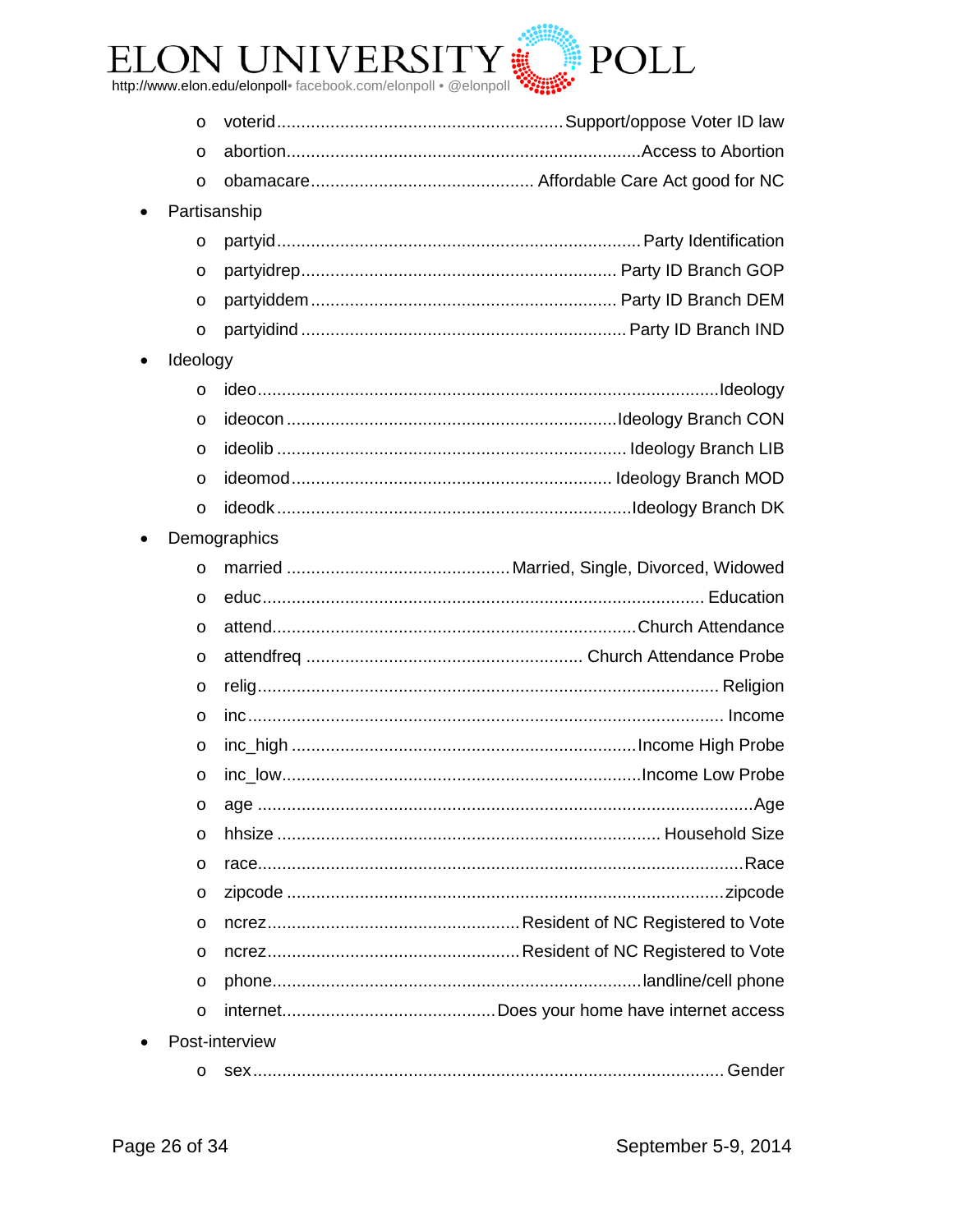

#### <span id="page-26-0"></span>**Basic Methodological Information**

| Mode:                                  | Live Interviewer RDD Telephone<br><b>Interviews</b><br>(Dual Frame: Cell Phone and Landlines) |
|----------------------------------------|-----------------------------------------------------------------------------------------------|
| Population & Sample Area               | North Carolina; Adults, Registered Voters,<br>and Likely Voters                               |
| Dates in the field:                    | September 5-9, 2014                                                                           |
| <b>Likely Voter Sample Size</b>        | 629                                                                                           |
| Likely Voter Margin of Error           | ± 3.91                                                                                        |
| Registered Voter Sample Size           | 983                                                                                           |
| Registered Voter Margin of Error       | ±3.13                                                                                         |
| <b>Adult Residents Sample Size</b>     | 1,078                                                                                         |
| <b>Adult Residents Margin of Error</b> | ±2.98                                                                                         |
| <b>Confidence Level</b>                | 95%                                                                                           |
| <b>Weighting Variables</b>             | Age, Race, Gender, & Phone Ownership                                                          |

The Elon University Poll uses a stratified random sample of households with telephones and wireless (cell) telephone numbers. Please direct questions about the Elon University Poll's methodology to the Director of the Elon University Poll, Dr. Kenneth Fernandez at 336-278-6438 or [kfernandez@elon.edu.](mailto:kfernandez@elon.edu)

#### **Procedures Used for Conducting the Poll**

The Elon University Poll uses CATI system software (Computer Assisted Telephone Interviewing) for the administration of surveys. We attempt to reach each working telephone number in the sample up to five times. We only interview residents of North Carolina who are over 18 years of age. The Elon University Poll conducted the survey over a five-day period. Live interviewers called from 3 p.m. to 8 p.m. Friday (9/5); 11 a.m. to 8 p.m. on Saturday & Sunday (9/6 & 9/7); and from 4:30 p.m. to 9:30 p.m. on Monday & Tuesday (9/8 & 9/9).

## <span id="page-26-1"></span>Procedure for Identifying Likely Voters

A representative sample of North Carolina residents was obtained using a dual frame RDD/Wireless telephone survey. That sample was weighted to approximate U.S. Census figures on age, race, gender, and cell phone/land-line use. From that representative sample of 1078 residents, likely voters were identified using the following method:

Respondents who said they were not registered to vote in North Carolina were excluded. This left 983 respondents.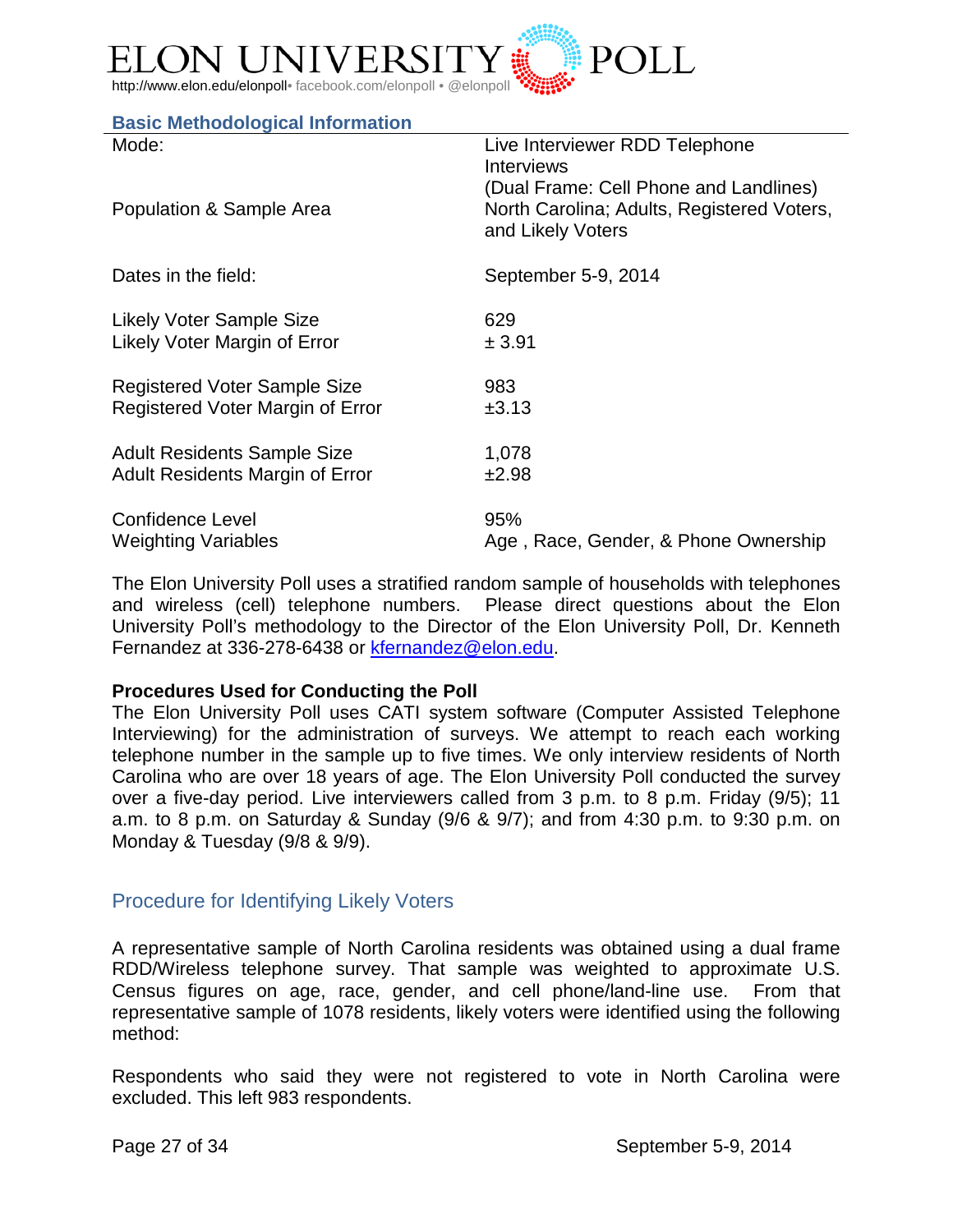

Respondents who did not answer yes to the following question, "Do you, yourself, plan to vote in the election this November, or not?" were excluded. This left 877 respondents.

The remaining respondents were used to identify likely voter by assigning points for responses from following questions:

- How certain are you that you will vote? Absolutely certain (1 point), fairly certain (1 point), or not certain (0 points).
- There will be a congressional election this November. How much thought have you given to this election? Quite a lot (1 point), some (0 points), or only a little (0 points)?
- How often would you say you vote always (1 point), nearly always (1 point), part of the time (0 points), or seldom (0 points)?
- Thinking back to the presidential election in 2012, did you happen to vote or did something come up that kept you from voting? Yes, I voted (1 point), No, I did not vote (0 points )
- Thinking back to the elections held for Congress in 2010, did things come up that kept you from voting, or did you happen to vote? Yes, I voted (1 point), No, I did not vote (0 points)
- Do you happen to know where people who live in your neighborhood go to vote? Yes (1 point), No (0 points)
- Have you ever voted in your precinct or election district? Yes (1 point), No (0 points)

Scores were adjusted for respondents under the age of 22:

- If the respondent was 18 to 19, scores were adjusted as:  $1 = 2$ ,  $2 = 4$ ,  $3 = 5$ ,  $4 = 7$
- If the respondent was 20 to 21, scores were adjusted:  $1 = 1$ ,  $2 = 3$ ,  $3 = 4$ ,  $4 = 6$ ,  $5=7$

In addition, new residents who had lived at their current residence for two years or less were not penalized for not knowing where their precinct was or for not have voting in their precinct before. New residents were given 1 point for both of the following questions regardless of their answers:

• Do you happen to know where people who live in your neighborhood go to vote?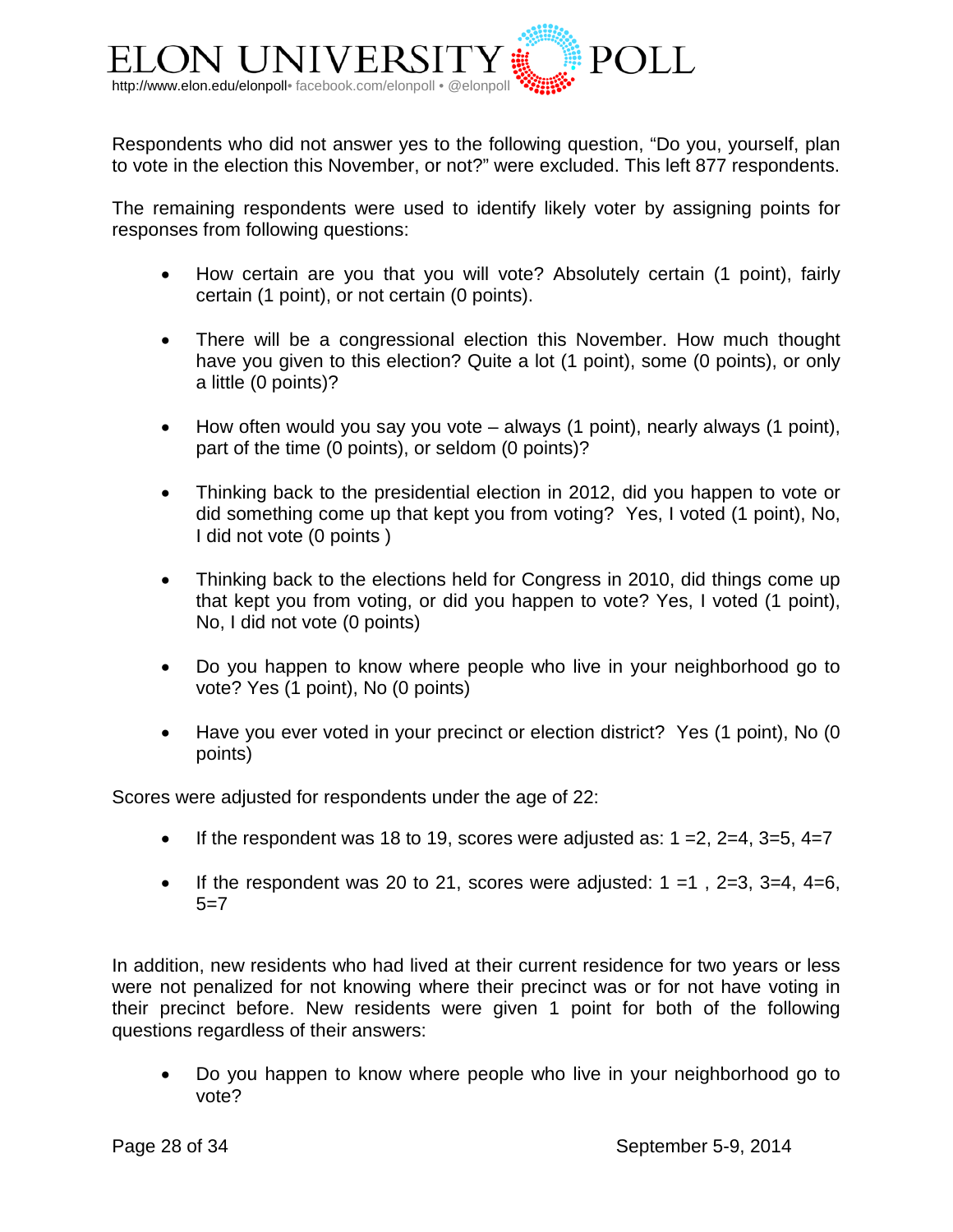

• Have you ever voted in your precinct or election district?

Only respondents who received 6 or 7 points were considered likely voters, leaving 629 respondents from the original representative sample of North Carolinians.

#### <span id="page-28-0"></span>Additional Methodological Decisions

#### Branching Questions

For many questions with multiple response options, we program our surveys to branch into a secondary probing question.

#### "Don't Know" & "Refused" Response Options

All questions include an option for respondents to volunteer "don't know" or to refuse. In the vast majority of questions, interviewers do not prompt "don't know" responses.

#### **Weighting**

We typically weight results from the Elon University Poll on multiple demographic characteristics: race, gender, age, and cell phone/land-line phone use. Weighting rarely leads to substantial changes in results. We use iterative raking, adjusting one dimension at a time.

#### Within Household Randomization

For landlines, we use the common "oldest-youngest" technique to ensure within household randomization. We assume cellphones belong to an individual rather than a household. Thus, we do not conduct within-household randomization within our cellphone sample.

#### Completion Criteria

An interview is a complete only if a respondent progresses through the entire survey. Respondents who hang up before completing the last question or who refuse to answer more than 10% of the questions are labeled incompletes.

#### Support for Transparency

The Elon University Poll supports transparency in survey research and is a supporter of the American Association for Public Opinion Research Transparency Initiative, which is a program promoting openness and transparency about survey research methods and operations among survey research professionals and the industry. All information about the Elon University Poll that we released to the public conforms to reporting conventions recommended by the American Association for Public Opinion Research and the National Council on Public Polls.

#### Question Construction and Question Order

In releasing survey results, the Elon University Poll provides the questions as worded and the order in which respondents receive these questions. In some cases question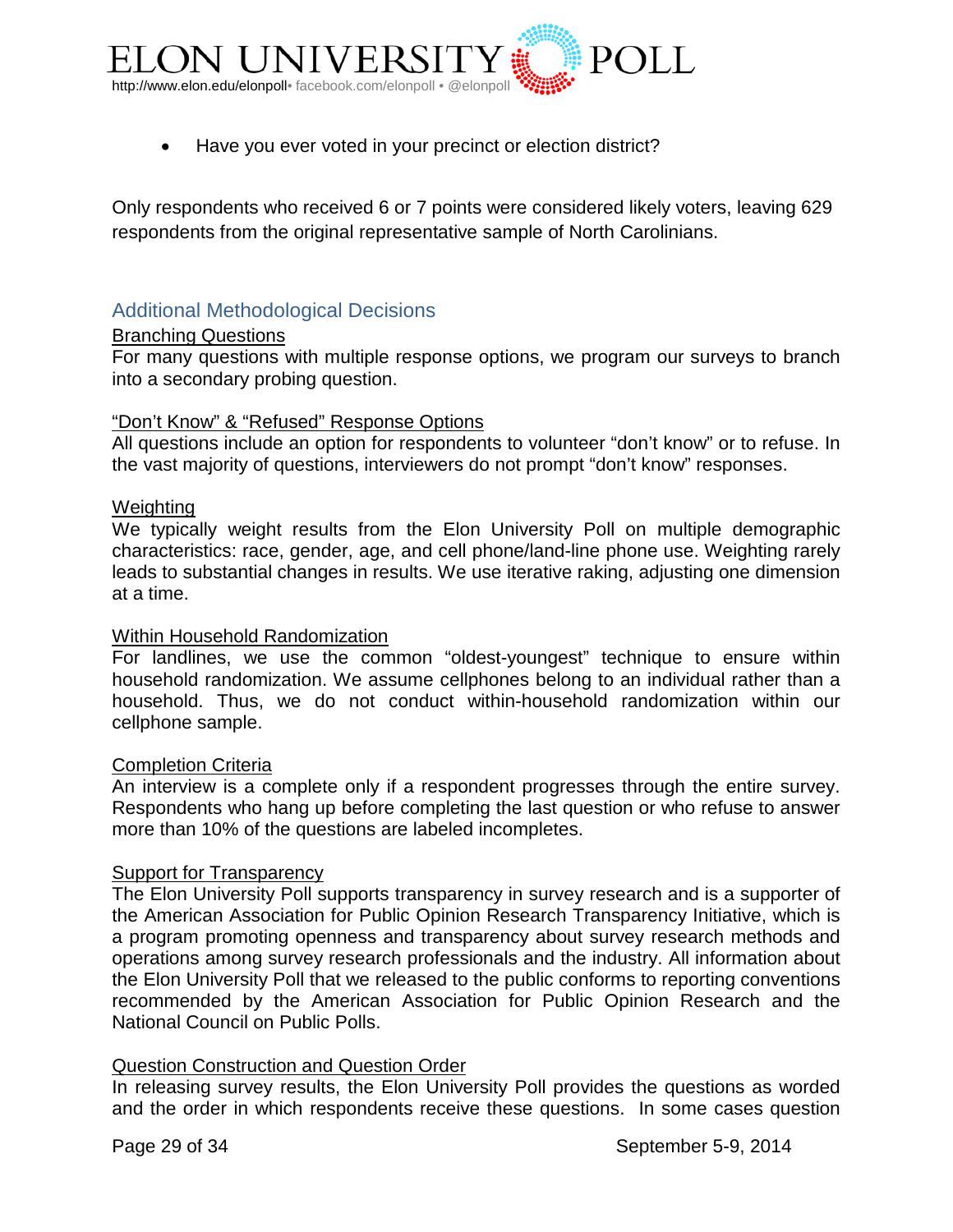

ordering rotates to avoid biases. In an effort to provide neutral, non-biased questions, we attempt to observe conventional question wording and question order protocols in all of our polls. In order to avoid recency or primacy effects, we randomize candidate names and directional response options (e.g. support / oppose) within the text of each question. We pretest every questionnaire multiple times before entering the field.

#### **Sampling**

Survey Sampling International, LLC, provide samples of telephone numbers. To equalize the probability of telephone selection, sample telephone numbers are systematically stratified according to subpopulation strata (e.g., a zip code, a county, etc.), which yields a sample from telephone exchanges in proportion to each exchange's share of telephone households in the population of interest. Estimates of telephone households in the population of interest are generally obtained from several databases. Samples of household telephone numbers are distributed across all eligible blocks of numbers in proportion to the density of listed households assigned in the population of interest according to a specified subpopulation stratum. Upon determining the projected (or preferred) sample size, a sampling interval is calculated by summing the number of listed residential numbers in each eligible block within the population of interest and dividing that sum by the number of sampling points assigned to the population. From a random start between zero and the sampling interval, blocks are selected systematically in proportion to the density of listed household "working blocks."

A block (also known as a bank) is a set of contiguous numbers identified by the first two digits of the last four digits of a telephone number. A working block contains three or more working telephone numbers. Exchanges are assigned to a population on the basis of all eligible blocks in proportion to the density of working telephone households. Once each population's proportion of telephone households is determined, then a sampling interval, based on that proportion, is calculated and specific exchanges and numbers are randomly selected.

The wireless component of the study sample starts with determining which area codeexchange combinations in North Carolina are included in the wireless or shared Telcordia types. Similar to the process for selecting household telephone numbers, wireless numbers involve a multi-step process in which blocks of numbers are determined for each area code-exchange combination in the Telcordia types. From a random start within the first sampling interval, a systematic nth selection of each block of numbers is performed and a two-digit random number between 00 and 99 is appended to each selected nth block stem. The intent is to provide a stratification that will yield a sample that is representative both geographically and by large and small carrier. From these, a random sample is generated.

Because exchanges and numbers are randomly selected, unlisted as well as listed numbers are included in the sample. Thus, the sample of numbers generated for the population of interest constitutes a random sample of telephone households and wireless numbers of the population.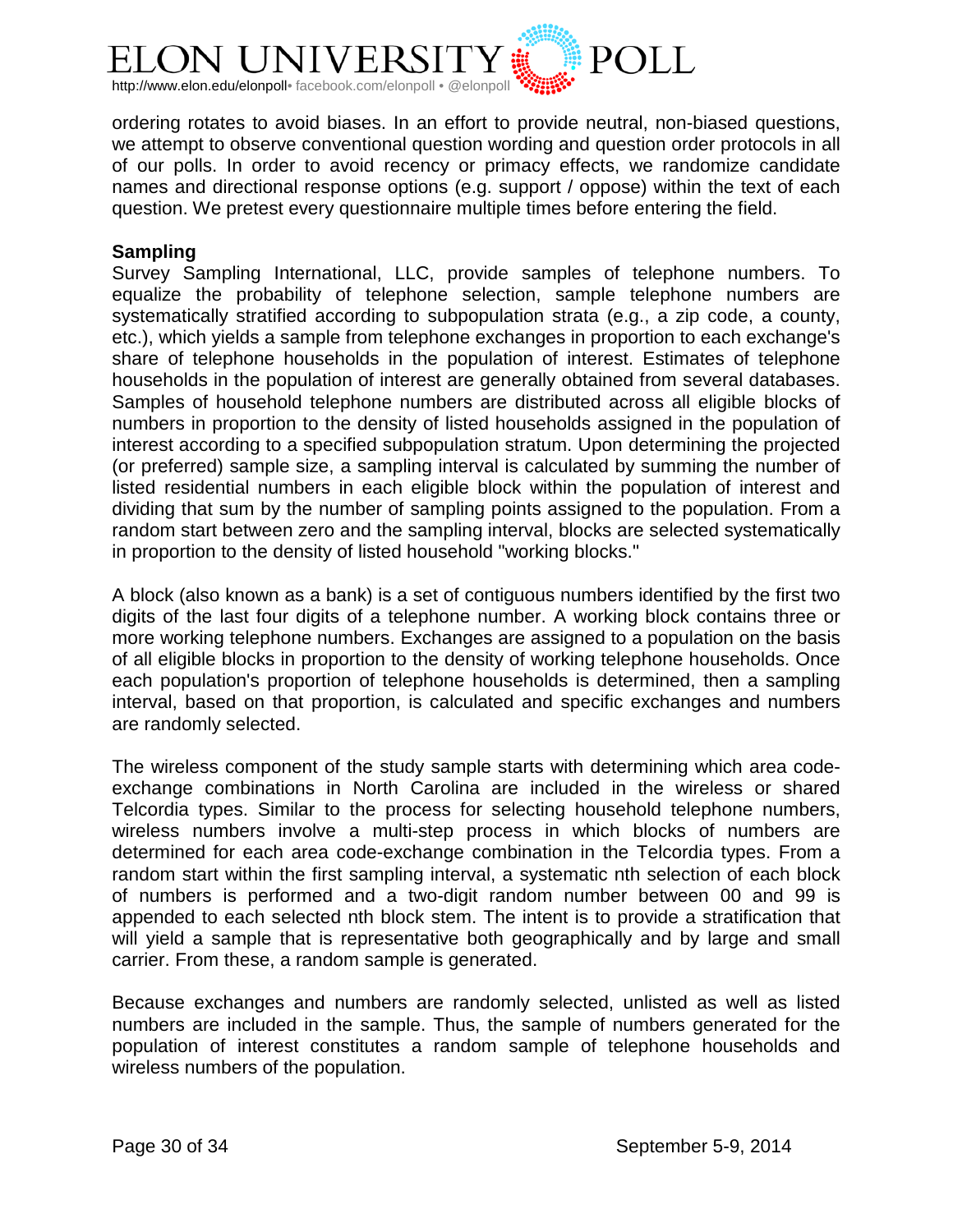

## <span id="page-30-0"></span>Frequently Asked Questions about our Methodology

- 1. *Who pays for the Elon University Poll?* Elon University fully funds the Elon University Poll and its survey research.
- 2. *Does the Elon University Poll favor a certain party?* The Elon University Poll is an academic, non-partisan survey. We do not engage or work with any political candidates or parties. We employ best practices to ensure the results are not biased.
- 3. *Where do you get your numbers?* We obtain samples of randomized phone numbers from Survey Sample International.
- 4. *How many times do you call a number before giving up?* We will attempt to call each working number up to five times before removing it from the sample.
- 5. *Do you call both cell phones and land lines?* Yes. We use a mixed sample of both cell phones and landlines. We weight on phone ownership to adjust for the higher probability of selection of those who own both cell phones and landline phones.
- 6. *Does the Elon University Poll do IVR surveys or automated "robopolls"?* No. Well-trained students at Elon University conduct all our interviewers.
- 7. *Do you report non-response rates?*

Yes. We report response rates based on AAPOR guidelines. The response rate for the September 2014 Poll was 11.5%, which approximates the national average response rates of other high quality survey organizations. The response rate is calculated using the American Association of Public Opinion Research (AAPOR) formula RR4.

8. *Do you weight the data?*

Yes. We apply weights to the data. An iterative proportional fitting algorithm generates weights based on Census and CDC population parameters of residents in North Carolina. Registered voter screens sometimes cause final weighted variables to not match those parameters exactly- which is intended.

9. *Do you randomize response options?*

Yes. We rotate the order of candidate names in all applicable questions. We also rotate order of text for other questions, such as those that include response options such as "more" and "less." Furthermore, we rotate the order of some questions themselves if we suspect the order of a question could bias results.

10.*Do you conduct within-household randomization?*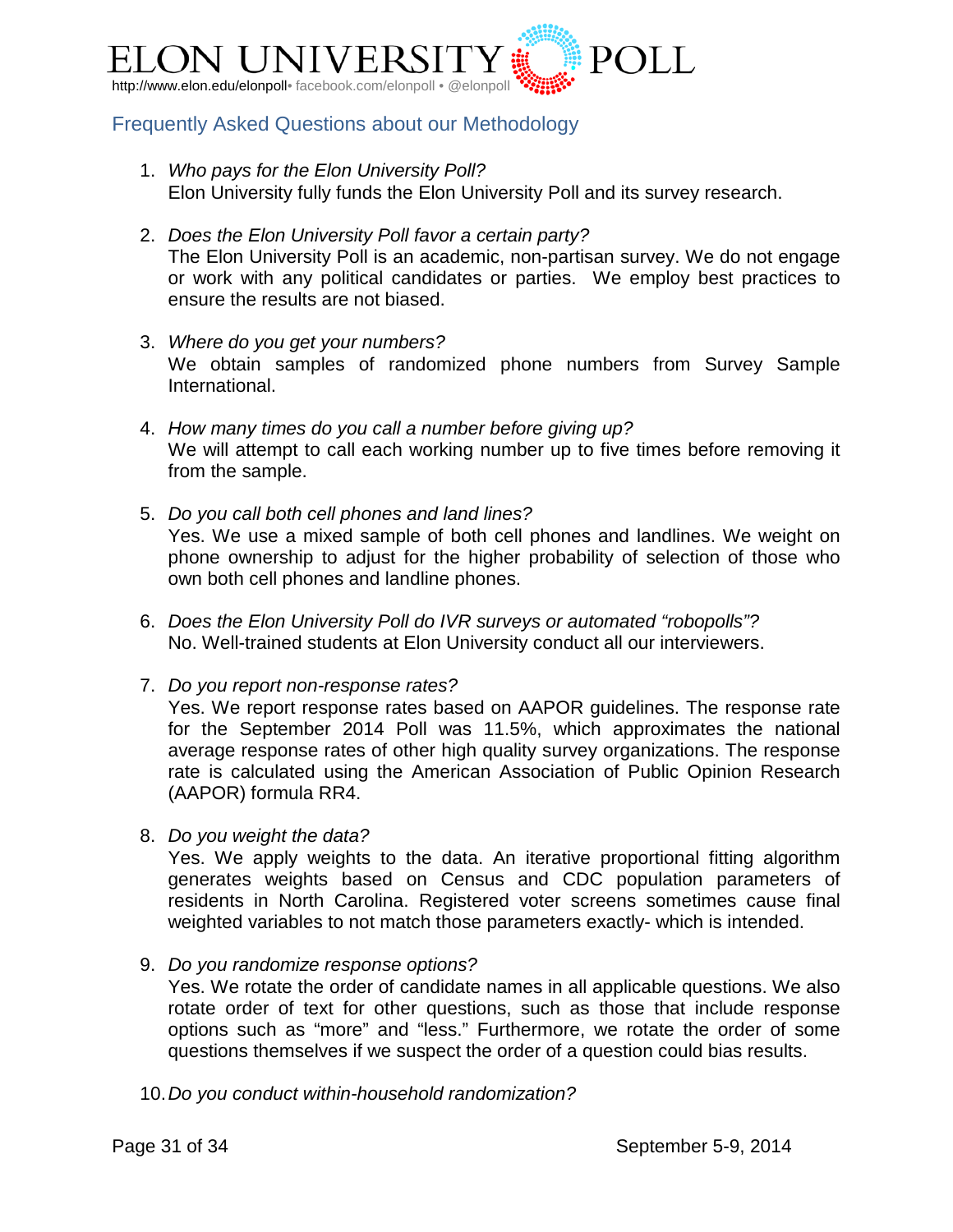

Yes. For landlines, we use the common "oldest-youngest" rotation to ensure within household randomization. We assume cellphones belong to an individual rather than a household. Thus, we do not conduct within-household randomization within our cellphone sample.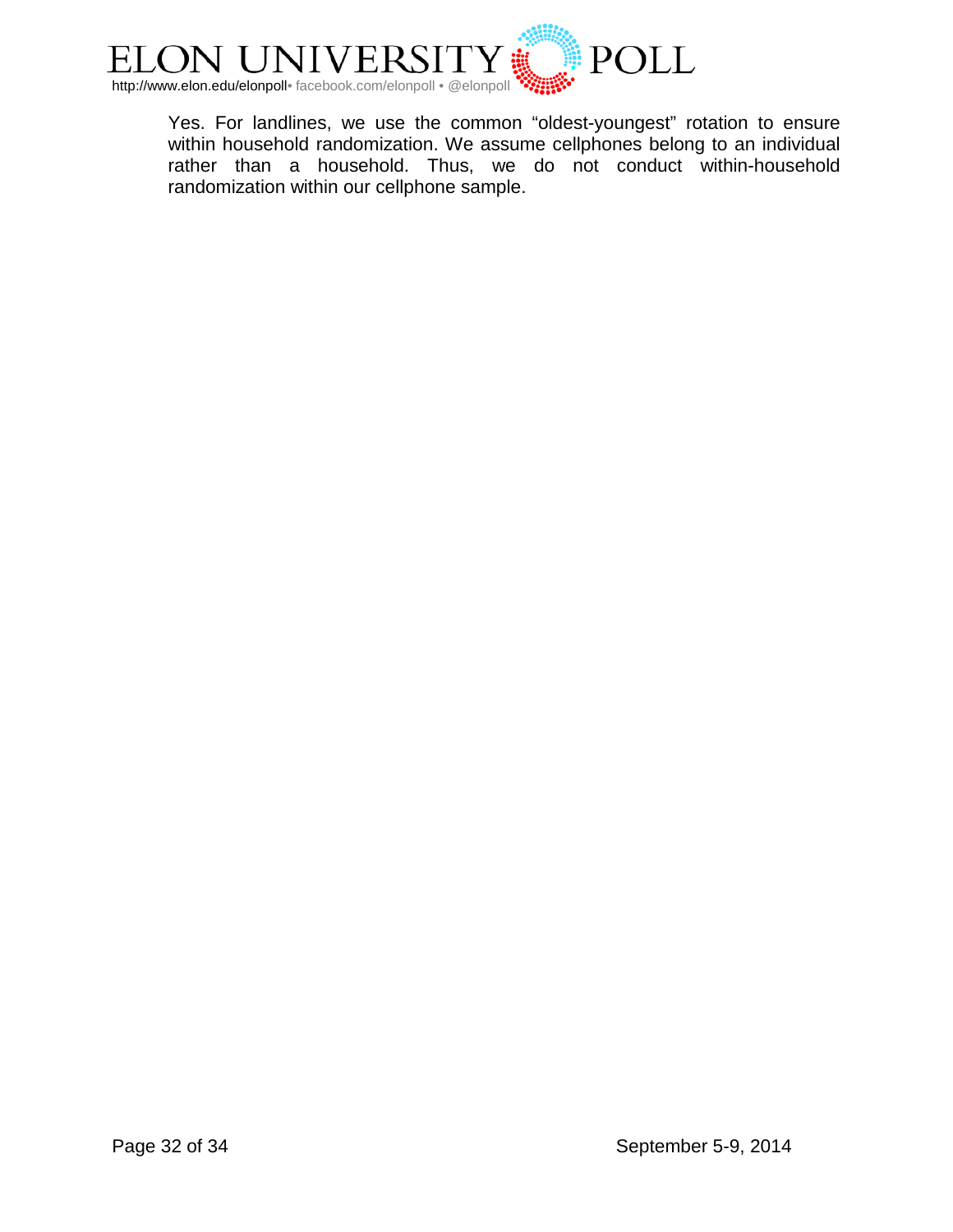

#### <span id="page-32-0"></span>**The Elon University Poll Team**

- [Dr. Kenneth Fernandez](http://www.elon.edu/directories/profile/?user=kfernandez) is the Director of the Elon University Poll. Dr. Fernandez holds a Ph.D. in Political Science from University of California – Riverside. Dr. Fernandez is Assistant Professor of Political Science at Elon University. He has published numerous articles in peer-reviewed social science journals.
- [Dr. Jason Husser](http://www.elon.edu/directories/profile/?user=jhusser) is the Assistant director. Dr. Husser is also Assistant Professor of Political Science at Elon University and Faculty Fellow for Civic Engagement. Dr. Husser holds a Ph.D. in Political Science from Vanderbilt University.
- John Robinson serves as Director of Communications for the Poll. He is a former newspaper editor, veteran journalist, and North Carolina native.
- Daniel Anderson is Vice President of Elon University Communications.
- Eric Townsend is Director of the Elon University News Bureau. Both work very closely with the directors in communicating results of the poll.

Faculty members in the Department of Political Science are also involved in advising the directors. The poll operates under the auspices of the College of Arts and Sciences at Elon University, led by Interim Dean Gabie Smith.

The Elon University administration, led by Dr. Leo Lambert, president of the university, fully supports the Elon University Poll as part of its service commitment to state, regional, and national constituents. Elon University fully funds the Elon University Poll. Because of this generous support, the Elon University poll does not engage in any contract work. This permits the Elon University Poll to operate as a neutral, non-biased, non-partisan resource.

Elon University students administer the survey as part of the University's commitment to civic engagement and experiential learning where "students learn through doing." Student interviewers receive extensive training prior to engaging in interviewing. A team of student supervisors (led by Mary Young '15) assists the directors with quality control and monitoring.



Fernandez



Husser



Robinson